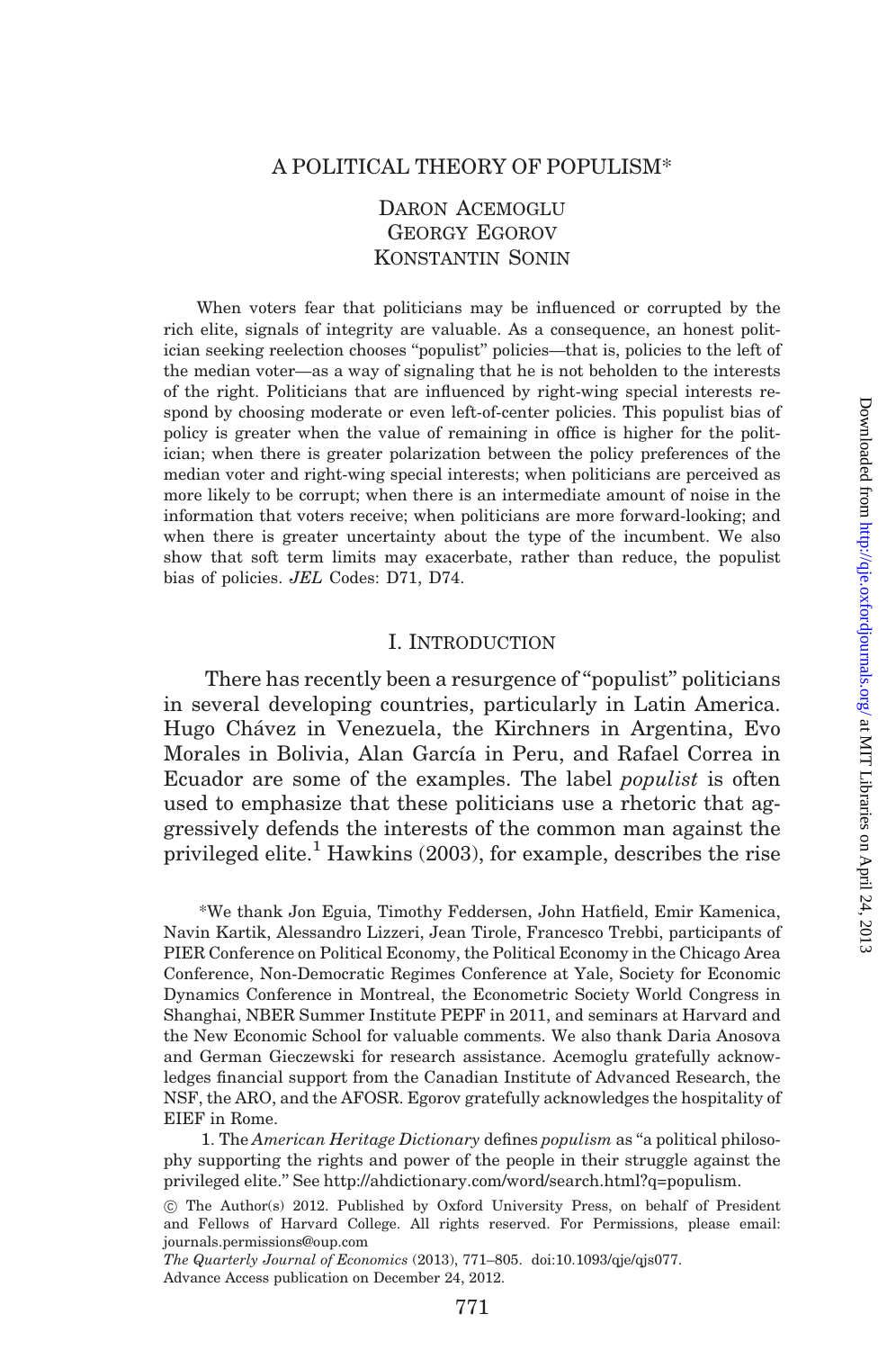of Cha´vez in Venezuela in these terms, and writes: ''If we define populism in strictly political terms—as the presence of what some scholars call a charismatic mode of linkage between voters and politicians, and a democratic discourse that relies on the idea of a popular will and a struggle between 'the people' and 'the elite' then Chavismo is clearly a populist phenomenon.''

Given the high levels of inequality in many of these societies, political platforms built on redistribution are not surprising. But populist rhetoric and policies are frequently to the left of the median voter's preferences, and such policies may arguably harm rather than help the majority of the population. In the context of macroeconomic policy, [Rudiger Dornbusch and Sebastian](#page-33-0) [Edwards \(1991\)](#page-33-0) emphasized this "left of the median" aspect of populism and wrote:

Populist regimes have historically tried to deal with income inequality problems through the use of overly expansive macroeconomic policies. These policies, which have relied on deficit financing, generalized controls, and a disregard for basic economic equilibria, have almost unavoidably resulted in major macroeconomic crises that have ended up hurting the poorer segments of society. (p. 1)

We offer a simple model of populism defined, following [Dornbusch and Edwards \(1991\),](#page-33-0) as the implementation of policies receiving support from a significant fraction of the population, but ultimately hurting the economic interests of this majority.<sup>2</sup> More formally, populist policies are those that are to the left of the political bliss point of the median voter but are still receiving support from the median voter. The key challenge is therefore to understand why politicians adopt such policies and receive

<sup>2.</sup> We focus on left-wing populism, which has been particularly prevalent in twentieth-century Latin America. In the United States, in addition to left-wing populism of the Democratic presidential candidate William Jennings Bryan or the Louisiana Senator Huey ''Kingfish'' Long, a distinctive right-wing populism has been prevalent (e.g., [Norris 2005\)](#page-33-0). Right-wing populism typically combines anti-elitism with some right-wing agenda (e.g., anticommunism in the case of Wisconsin Senator Joseph McCarthy or the states rights agenda of the Alabama governor and presidential candidate George Wallace, or small-government conservatism in the case of the Tea Party these days). A model combining left- and right-wing extremists and different types of populist policies is presented in Section V.A.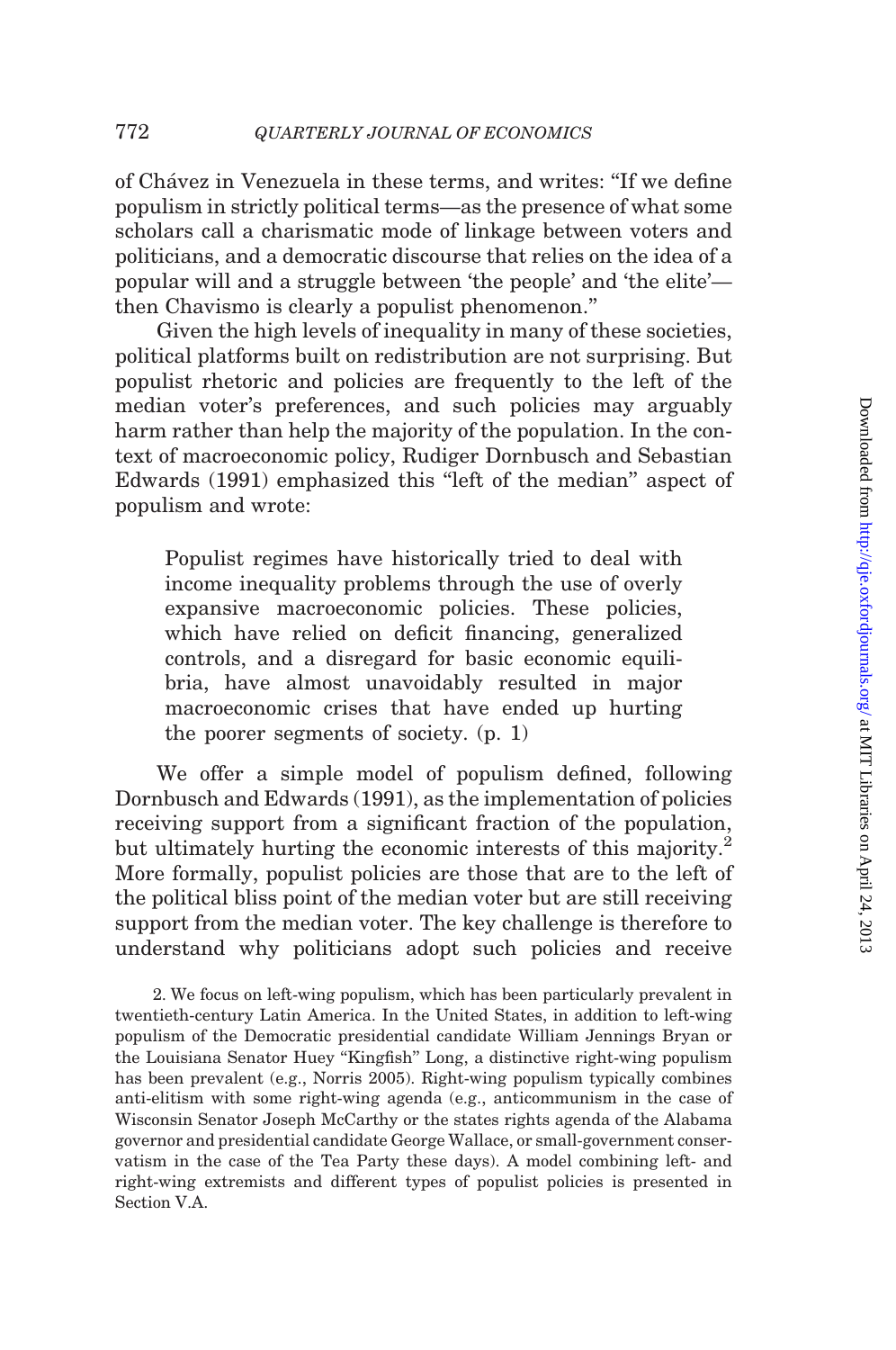electoral support after doing so. Our starting point is that, as the examples suggest, the economies in question feature high levels of inequality and sufficiently weak political institutions. These enable the rich elite (or a subset thereof) to have a disproportionate influence on politics. In fact, in many of these societies political corruption and political betrayal, where politicians use redistributive rhetoric but still end up choosing policies in line with the interests of the elite, are quite common.<sup>3</sup> This implies that voters often distrust politicians and believe that they may adopt a rhetoric of redistribution, leveling the playing field and defending the interests of the common man, but then pursue policies in the interests of the elite. This makes it valuable for politicians to signal to voters that they are not in the pockets of the elite.

In our model, an incumbent politician chooses a policy x on the real line and obtains utility from remaining in office and potentially from bribes from a lobby representing the elite. We assume that an incumbent politician can be of two types: (1) honest, or (2) corrupt (short for corruptible). While ex ante all politicians have the same policy preferences coinciding with those of the median voter, the bargaining between a corrupt politician and the rich elite makes this type of politician's effective bliss point biased away from that of the median voter and thus introduces preference heterogeneity among politicians. More specifically, we normalize the bliss point of the median voter and of both types of politicians to 0. An honest incumbent not facing reelection—for example, because of term limits—will choose policy at his bliss point, that is, 0. A corrupt incumbent not facing reelection will bargain with the lobby, which will lead to a policy to the right of the median voter's bliss point, that is,  $x > 0<sup>4</sup>$  If staying in office for the next term is possible, the policy choice of both types of politicians will be affected by reelection considerations.

We also assume that voters observe a noisy signal s of the policy x of the incumbent (capturing the fact that the exact nature

3. Examples of politicians and parties using populist rhetoric but then choosing policies in line with business and elite interests include the Partido Revolucionario Institucional in Mexico, the policies of traditional parties in Venezuela and Ecuador, Fujimori in Peru, and Menem in Argentina, as well as arguably Putin in Russia.

4. The reason for this is similar to the divergence of platforms in citizen-candidate type models, (e.g., [Wittman 1973](#page-34-0); [Calvert 1985; Osborne and](#page-33-0) [Slivinski 1996;](#page-33-0) [Besley and Coate 1997](#page-32-0)).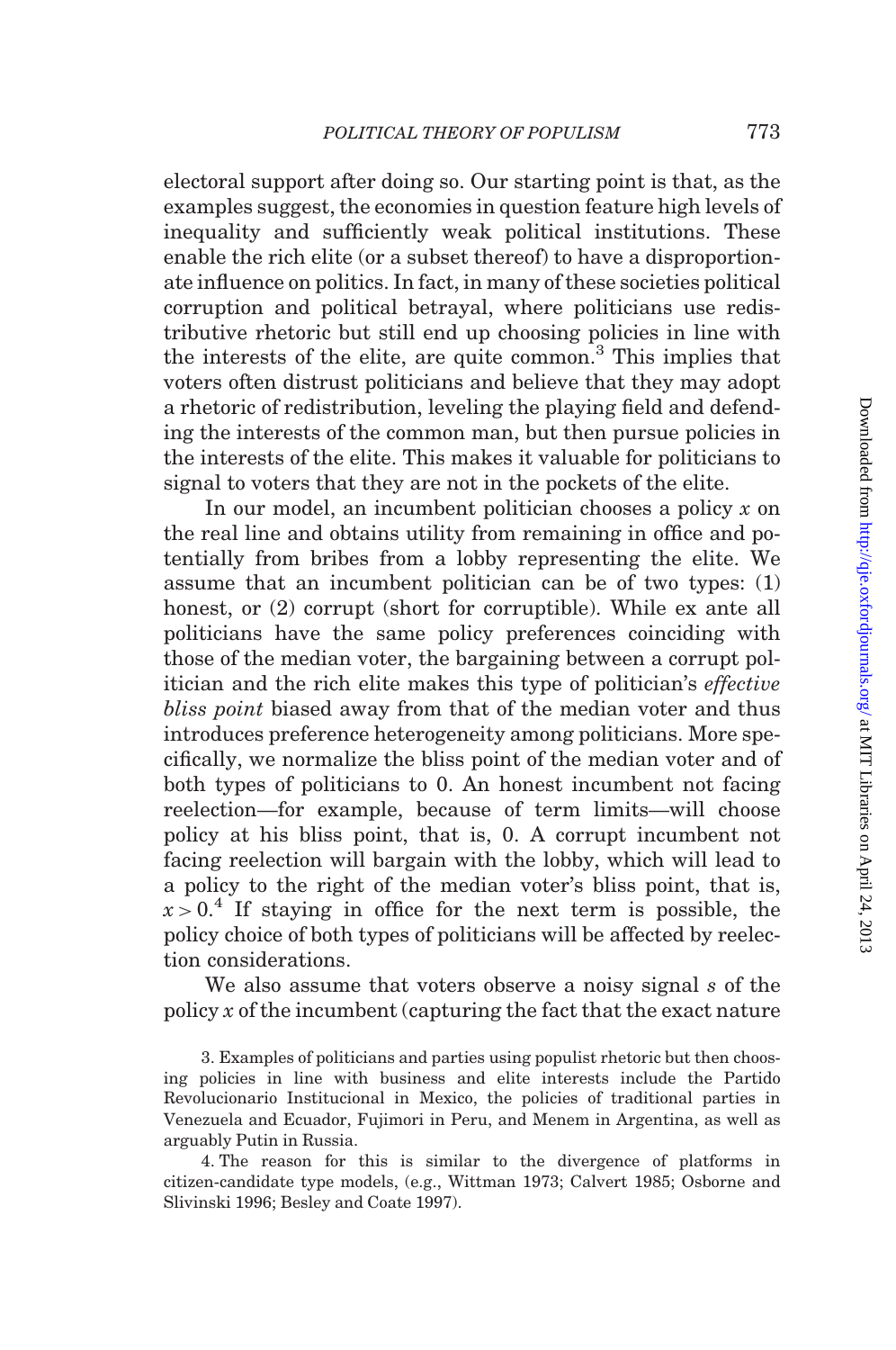and implications of policy are often difficult to ascertain at the time), and decide whether to reelect him for a second term or replace him with a new politician. The median voter's main concern is that the politician may in truth be corrupt and will implement a right-wing policy in his second term.

Our main result is that to signal that he is not captured by the lobby, an honest politicians chooses populist policies to the left of the median voter's bliss point, that is,  $x < 0$ . Moreover, a corrupt politician also chooses a policy to the left of his effective bliss point, and may even choose a policy to the left of the median when the value of political office for him is sufficiently high. What produces the left-wing (populist) bias in politics is precisely the strength of right-wing groups—that is, their ability to influence politicians. Fearing the reelection of a corrupt politician, voters support politicians choosing policies to the left of their preferences, which can loosely be interpreted as policies that are not in their best interest as in our definition of populism.<sup>5</sup> Thus, our model suggests that the rich may be worse off precisely because of their ability to bribe politicians. In particular, the anticipation of such bribes to corrupt politicians changes the political equilibrium toward more left-wing policies in the initial period, which is costly to the elite. This again highlights that the underlying problem leading to populist politics in this model is the weakness of democratic institutions and the potential nonelectoral power of the elite.

In addition to providing a novel explanation for the emergence of populist policies and leaders, our model is tractable and leads to a range of intuitive comparative static results. First, policies are more likely to be populist (or will have greater left-wing bias) when the value of reelection to politicians is greater, because in this case all types of politicians will try to signal their independence to voters by choosing left-wing policies. Second, populist policies are also more likely when bribing is less costly or more difficult to detect, and when the rich elite has a greater incentive to spend to influence corrupt politicians. Third, the populist bias of most politicians also increases when the fraction of corrupt politicians in the population is greater.

<sup>5.</sup> In a model of right-wing populism, a similar logic would encourage policies biased to the right. In particular, voters with right-wing views may support policies to the right of their bliss point because they may be afraid that some politicians are secret left-wingers or even communists. See Section V.A.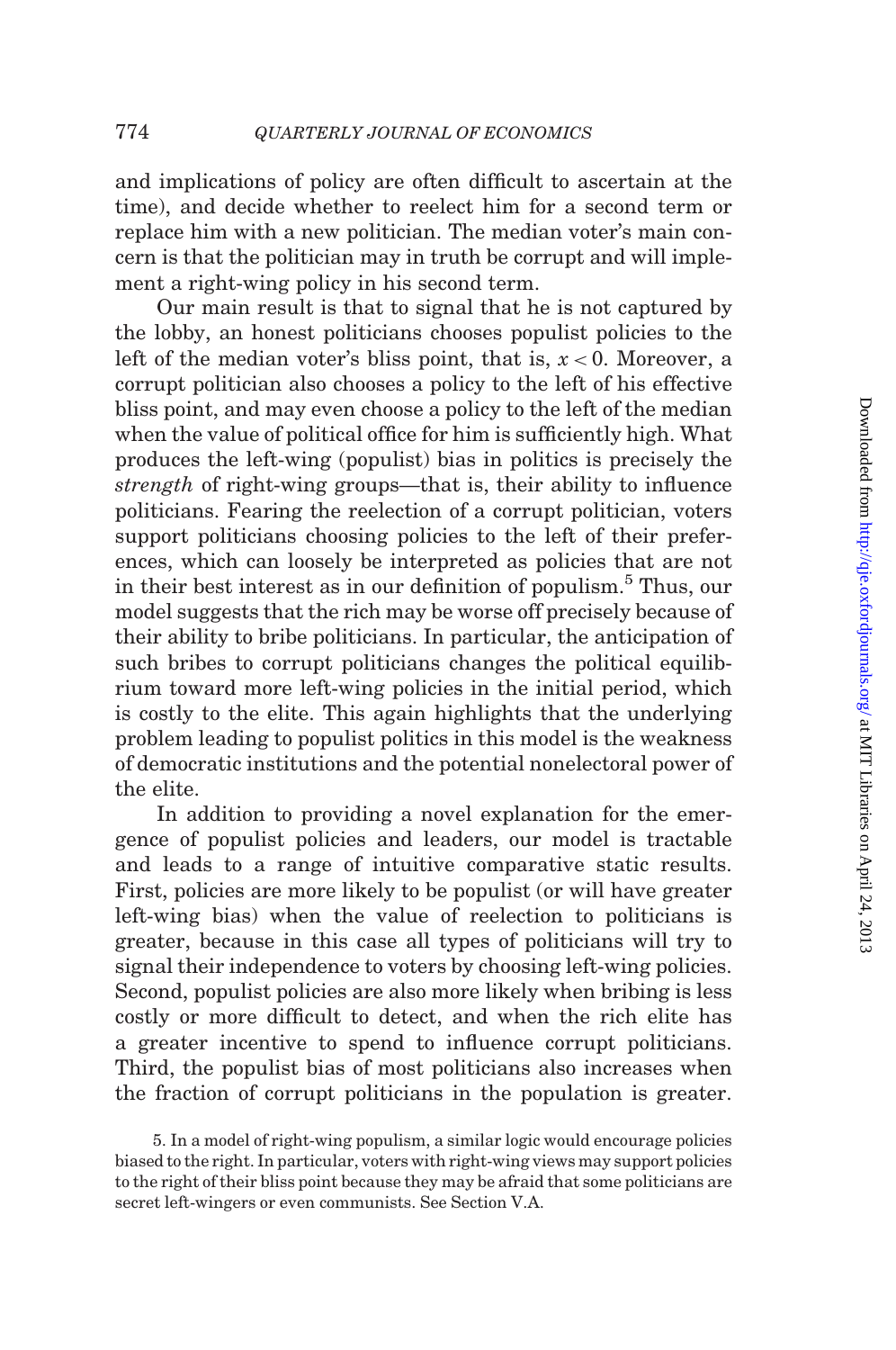Fourth, provided that the rents from office are not too large, greater polarization in society—meaning a bigger gap between the political bliss points of the median voter and the rich lobby—makes politicians more willing to adopt policies away from their bliss point to gain electoral advantage.

In applying these insights to the Latin American context, it is necessary to confront the issue of soft term limits. Most Latin American presidents of the postwar era have been term limited, but many have been able to use constitutional referendums and other means to stand for a second term or significantly increase their powers. For example, Colombian President Alvaro Uribe changed the constitution and was elected for a second term in 2006. Bolivian President Evo Morales got approval for a new constitution with relaxed term limits in January 2009. In February 2009, a constitutional amendment allowing Venezuelan President Chávez to completely avoid term limits was approved. In Ecuador, Rafael Correa won approval to extend his term in office. In October 2009, the Nicaraguan constitutional court declared executive term limits to be unconstitutional, allowing President Daniel Ortega to run for a second term. We discuss the implications of soft term limits in greater detail in Section IV.B and show that these may exacerbate the populist bias of policies.

Our article is related to a number of literatures. First, there is now a sizable literature on signaling in elections. Formal models that incorporate the cost of betrayal and signaling concerns into the platform choice by a politician seeking his first election date back to [Banks \(1990\)](#page-32-0) and [Harrington \(1993\).](#page-33-0) [Callander and Wilkie \(2007\)](#page-33-0) consider signaling equilibria in elections in which participating politicians have different propensities to misinform voters about their true preferences. [Kartik and](#page-33-0) [McAfee \(2007\)](#page-33-0) study a spatial model of elections in which some types of candidates might be committed to fulfill their campaign pledge, and voters have preferences over candidates' character. A political position is then a signal to voters about character, and in consequence, a candidate might win on an unpopular platform over an opponent who caters to the median voter's preferences.

Second, our article is also related to several other works that use models in which politicians or decision makers have private information and are judged on the basis of performance or messages that they send. [Prendergast \(1993\)](#page-34-0) shows that workers have an incentive to conform to the opinions and expectations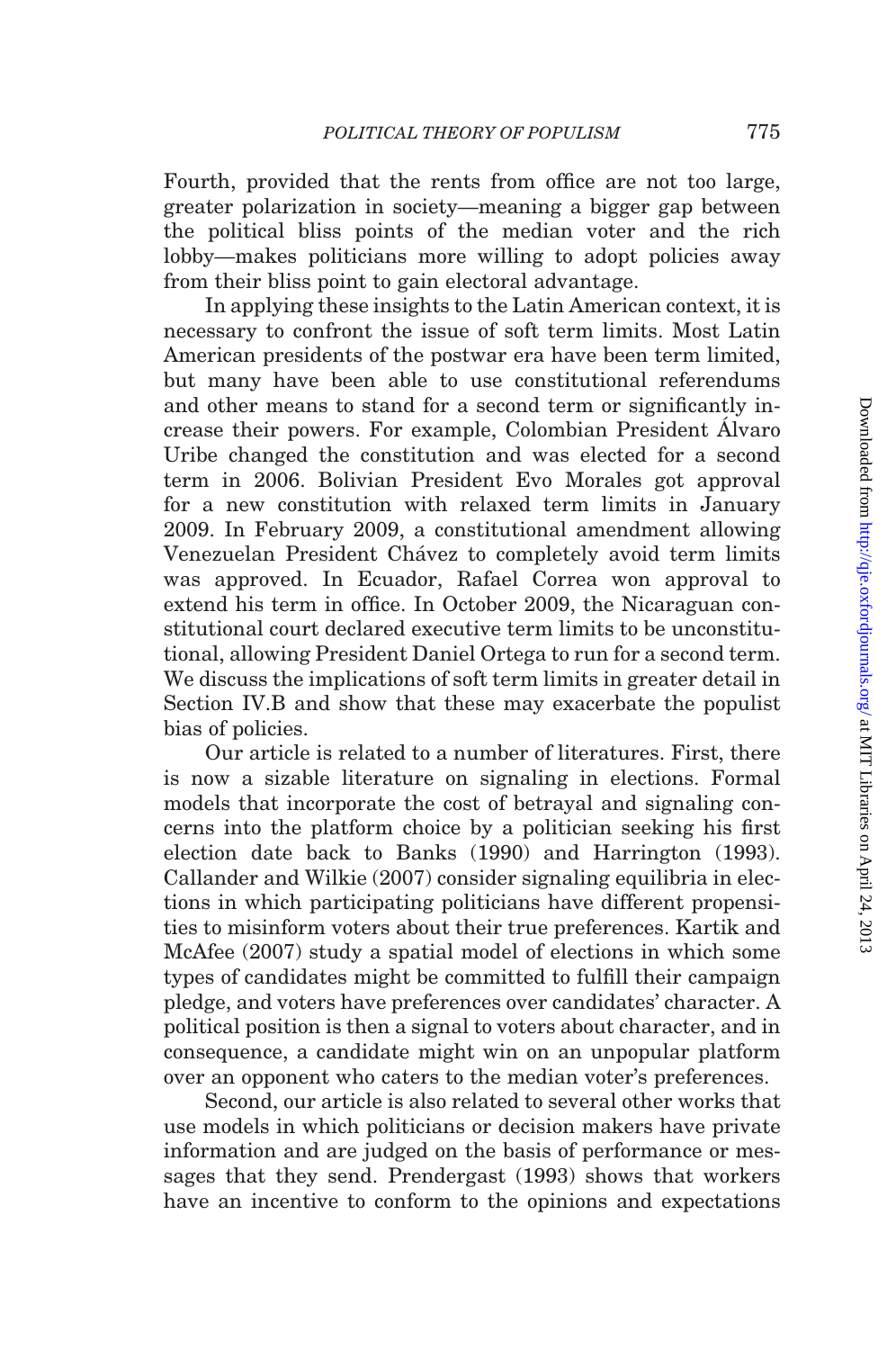of their superiors. [Morris \(2001\)](#page-33-0) studies political correctness using a model of communication incorporating related insights. [Canes-Wrone, Herron, and Shotts \(2001\)](#page-33-0) and [Maskin and Tirole](#page-33-0) [\(2004\)](#page-33-0) use similar ideas to show why leaders or elected officials may pander to the electorate (see also [Martinelli 2001](#page-33-0); [Martinelli](#page-33-0) [and Matsui 2002](#page-33-0); [Heidhues and Lagerlof 2003; Laslier and](#page-33-0) [Straeten 2004;](#page-33-0) [Alesina and Tabellini 2007](#page-32-0); [Schultz 2008\)](#page-34-0). In [Hodler, Loertscher, and Rohner \(2010\)](#page-33-0), the incumbent uses inefficient policies to increase the information asymmetry and thus improve his chances of reelection (which is similar to strategic ambiguity in [Alesina and Cukierman 1990](#page-32-0) and optimal transparency in [Prat 2005](#page-34-0) and [Fox 2007\)](#page-33-0). [Smart and Sturm \(2006\)](#page-34-0) characterize an equilibrium in which both good and bad politicians always choose a policy that signals they are not biased, even when they know this policy does not serve voters' interests. These papers do not discuss or derive populist bias in politics.

[Binswanger and Prufer \(2009\)](#page-33-0) use a similar model, enriched with heterogeneous priors and level k reasoning, to discuss political pandering and the implications of direct and indirect democracy. They show that indirect democracy can lead to "populism" defined very differently than here—meaning that politicians, conditional on their information, still put positive weight on the prior beliefs of voters. This is also similar to [Frisell \(2009\)](#page-33-0), who refers to politicians as populist when they follow the median voter's preferences (which they know, e.g., from an opinion poll) rather than their own (imperfect) signal about the optimal policy. He shows that when the value of office to the politician is sufficiently high, there exists a unique equilibrium with the politician pursuing populist policies. In this model, in contrast to ours, the populist policy is equally likely to be to the left or the right of the median voter's bliss point. In addition, the framework we present is more tractable than many of the models used in past work, including those discussed in this and the previous paragraph, because voters observe noisy signals rather than choices (thus making our model a mix between signaling and signal jamming). A major advantage of our framework is that it leads to a unique equilibrium and a rich set of comparative statics.

Third, our article is also related to various models of political agency. [Austen-Smith and Banks \(1989\),](#page-32-0) Grossman and Helpman [\(1994](#page-33-0), [2001](#page-33-0)), Besley [\(2005](#page-32-0), [2006\)](#page-32-0), and [Persson and](#page-33-0) [Tabellini \(2000\)](#page-33-0) present several different approaches to political agency and the selection of politicians of different competencies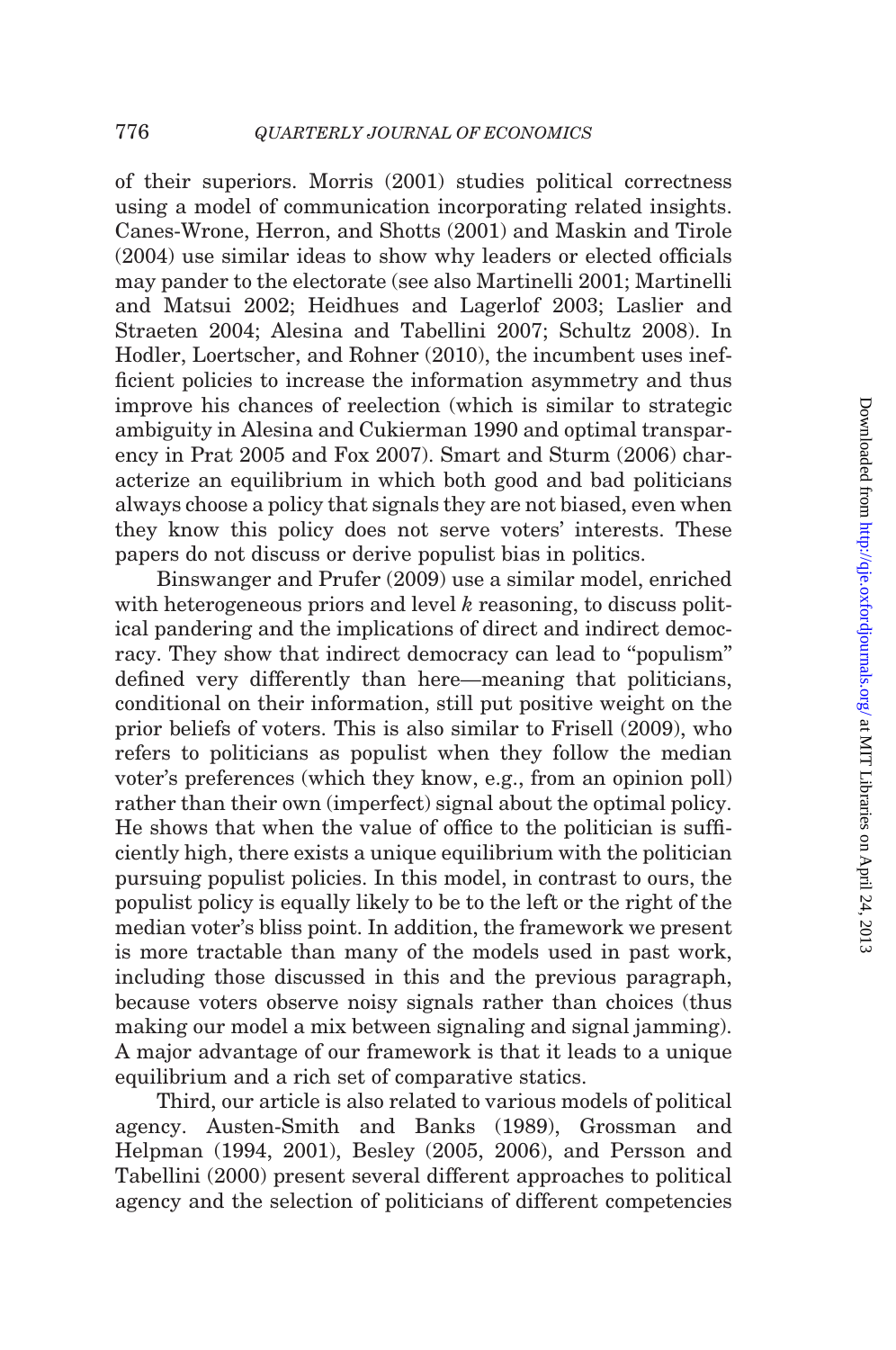(see also [Caselli and Morelli 2004](#page-33-0); [Messner and Polborn 2004;](#page-33-0) [Mattozzi and Merlo 2007](#page-33-0); and [Acemoglu, Egorov, and Sonin](#page-32-0)  $(2010)^6$  $(2010)^6$  $(2010)^6$ 

Fourth, our work is related to the emerging literature on the elite capture of democratic politics. [Acemoglu and Robinson](#page-32-0) [\(2008\)](#page-32-0) and [Acemoglu, Ticchi, and Vindigni \(2011\)](#page-32-0) emphasize how a rich elite may be able to capture democratic politics and prevent redistributive policies. [Bates and La Ferrara \(2001\),](#page-32-0) [Lizzeri and Persico \(2005\)](#page-33-0), and [Padro i Miquel \(2007\)](#page-33-0), among others, construct models in which certain forms of democratic competition may be detrimental to the interests of the majority. [Acemoglu, Robinson, and Torvik \(forthcoming\)](#page-32-0) analyze a model of endogenous checks and balances. They show that in weakly institutionalized democracies, voters may voluntarily dismantle checks and balances on presidents as a way of increasing their rents and making them more expensive to bribe for a better organized lobby. None of these papers notes or analyzes the possibility of populist (left of the median) policies.

Finally, this article is also related to a few others investigating aspects of populist politics and the causes of left-wing policies in developing countries. [Sachs \(1989\)](#page-34-0) discusses the populist cycle, where high inequality leads to policies that make all groups worse off (because voters are shortsighted). [Alesina \(1989\)](#page-32-0) emphasizes how redistributive policies are captured by special interest groups. [Di Tella and MacCulloch \(2009\)](#page-33-0) provide evidence that poorer countries have more left-wing governments and link this to corruption and develop a model in which corruption by bureaucrats signals to voters that the rich elite are not fair, and the voters, who are assumed to directly care about fairness, react to this information by moving to the left. Di Tella and MacCulloch's focus is thus closely related, but their model and explanation are very different from ours.

The rest of the article is organized as follows. Section II introduces our basic model. In Section III, we analyze the equilibria of the model and study the comparative statics. In Section IV, we focus on the impact of term limits on the extent of populism. Section V discusses three extensions of the basic model. Section VI concludes. The [Online Appendix](http://hwmaint.qje.oxfordjournals.org/lookup/suppl/doi:10.1093/qje/qjs077/-/DC1) contains the proofs of the results stated in the text.

<sup>6.</sup> Also related is [Diermeier, Keane, and Merlo \(2005\)](#page-33-0), who develop and estimate a dynamic model of the careers of U.S. congressmen.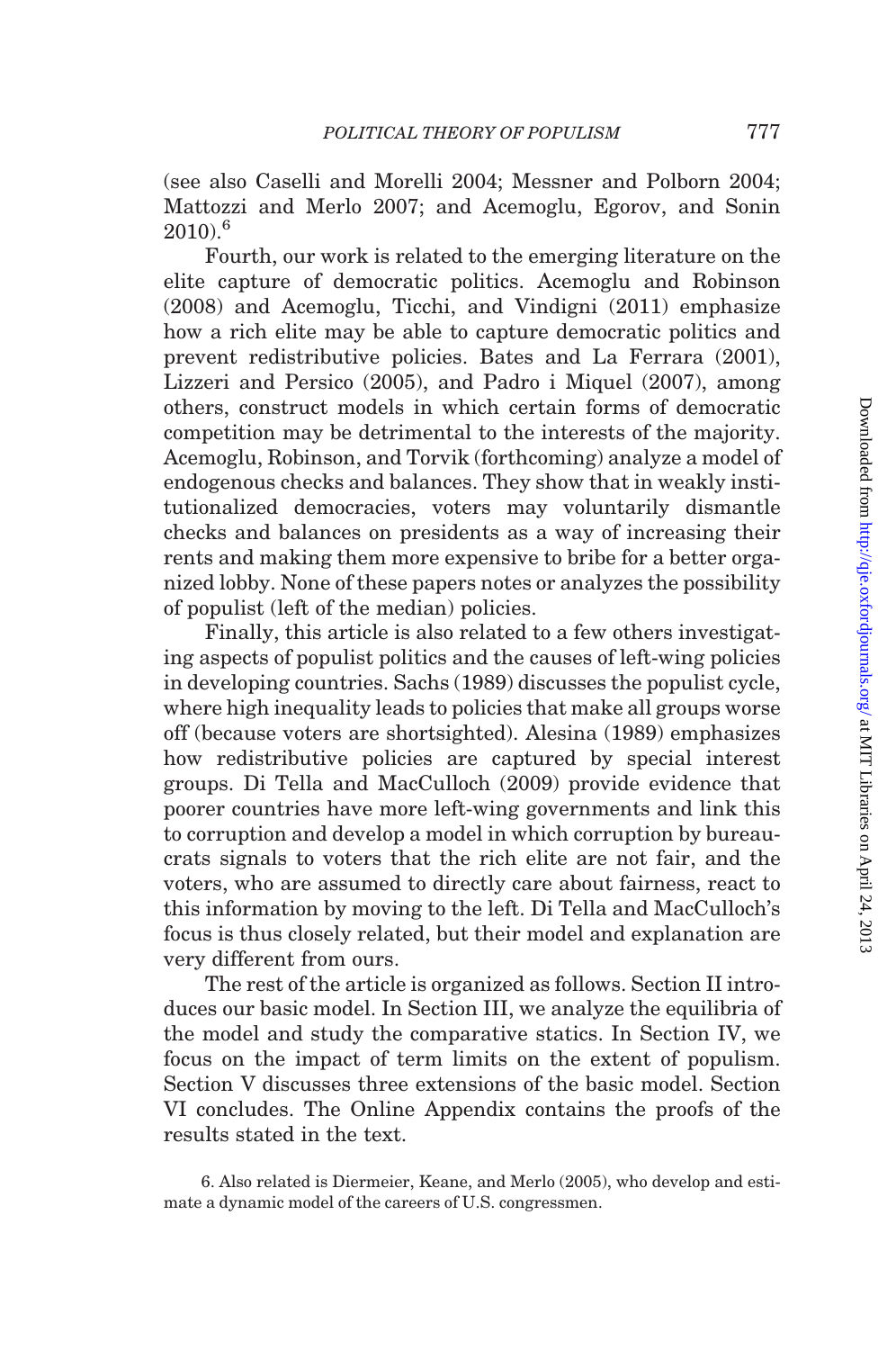#### II. Model

<span id="page-7-0"></span>Our economy is populated by a continuum of citizens and a pool of politicians. The policy space is represented by R, and we interpret policies less than 0 as left-wing or favoring the poor (e.g., higher taxation or more public goods), and policies greater than 0 as right-wing or favoring the rich. There are two periods,  $t = 1, 2$ , and in each period there is a politician in power who chooses policy  $x_t \in \mathbb{R}$ . Citizens only care about policy outcomes. In particular, we assume that the utility of citizen  $i$  is given by

(1) 
$$
u_i(x_1,x_2) = -\sum_{t=1}^2 (x_t - \gamma_i)^2,
$$

where  $\gamma_i$  is taken from a distribution  $G(\cdot)$  which is symmetric around 0 (which thus also corresponds to the bliss point of the median voter).<sup>7</sup> These preferences imply that each citizen is averse to deviations from his bliss point, and are single-peaked and satisfy the single-crossing condition. The assumption that there is no discounting is adopted to save on notation (see Section V.C). With this notation, *social welfare* (total utilitarian welfare of the citizens) in period  $t$  is given by

$$
(2) \t\t\t U_t = -x_t^2 - Var(\gamma).
$$

Politicians care about total welfare as well as rents from being in office and potentially about bribes. Each period a politician in power gets additional utility  $W > 0$ . A share  $\mu$  of politicians is honest and cannot be bribed; a share  $1-\mu$  of politicians may be corrupted by a lobby (special interest group), in which case they also get utility from bribes. The utility of a corrupt politician is given by

(3) 
$$
v(x_1, x_2) = \sum_{t=1}^{2} \left\{ \alpha U_t + W \mathbf{I}_{\text{ (in office at } t)} + (B_t - K) \mathbf{I}_{\text{accepted bribe at } t} \right\}.
$$

Here,  $U_t$  is social welfare at time t given by equation (2),  $\alpha > 0$ is the weight that the politician places on social welfare (relative to the weight placed on money and rents from office, normalized

<sup>7.</sup> Most of our results apply for any  $G(\cdot)$ , in particular, when society consists of two groups, the rich and the more numerous poor (which is the model considered in the working paper version).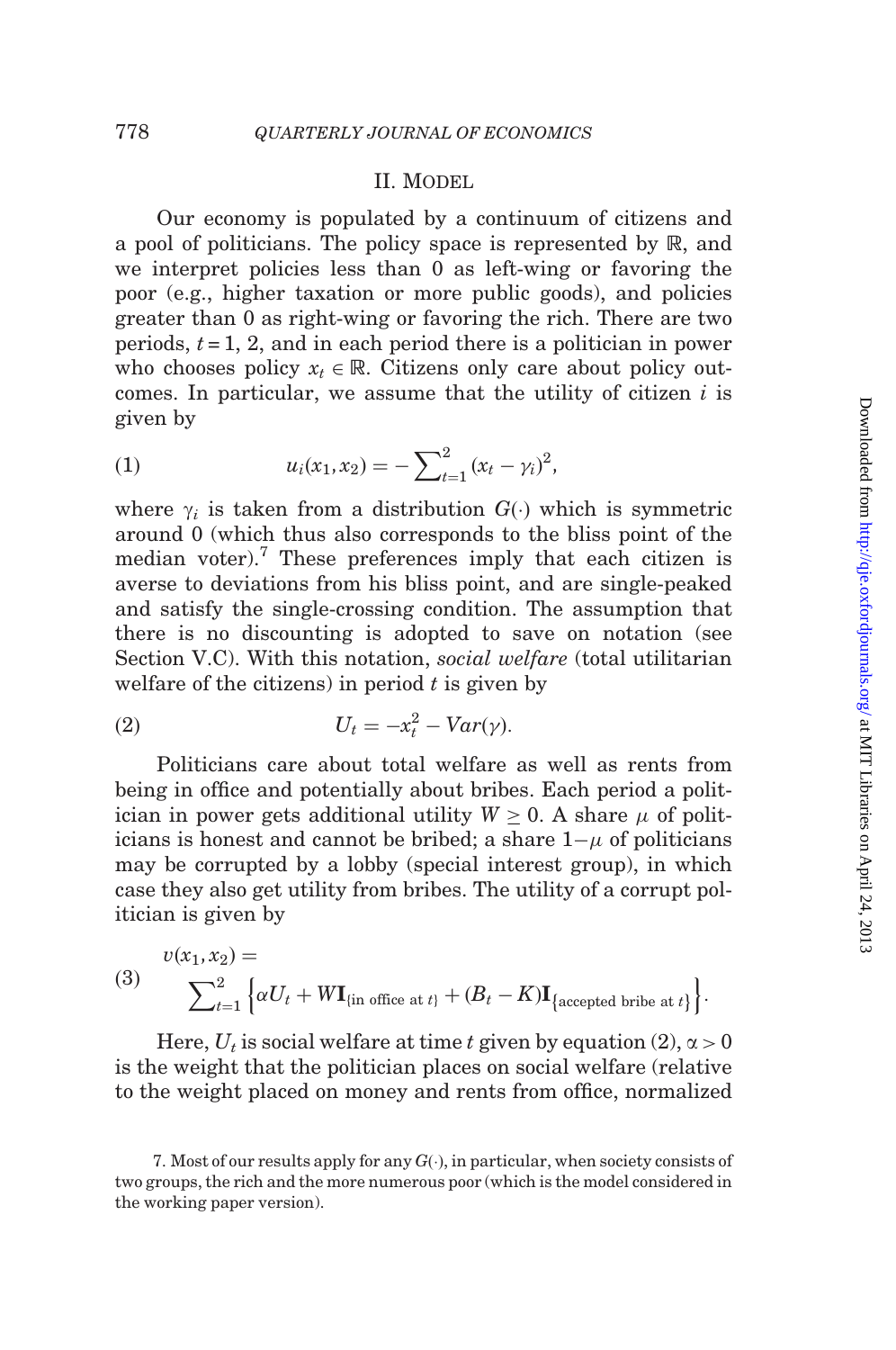to 1),<sup>8</sup> W is the utility from being in office, and  $B_t$  is the bribe that he may receive at time  $t$ . Finally,  $K$  is the total cost of accepting a bribe (resulting, e.g., from the possibility of getting caught) and will be used for comparative statics (all of our results apply with  $K = 0$ ). The utility of an honest politician is identical except that it does not feature the last term. In what follows, when we write out the utility of a politician, we drop the constant term  $Var(y)$  for brevity.

We also assume that there is a lobby with bliss point  $b > 0$  (for bias):

$$
w(x_1, x_2) = -\sum_{t=1}^2 \beta(x_t - b)^2,
$$

where  $\beta$  is the weight that lobby places on policy (relative to money). The bias  $b$  can be thought to reflect the preferences of the rich elite, for example, the average of the top kth percentile of the distribution  $G(\cdot)$ , where crucially  $k < 50$ , meaning that the lobby always represents the preferences of a minority of citizens. The lobby can bargain with a corrupt politician over the current period's policy, and obtains a share  $1-\chi$  from the joint surplus (after the cost of bribery  $K$  is subtracted).

At the end of the first period, there is an election deciding whether to reelect the incumbent politician, or to elect a new one randomly chosen from the pool of potential politicians.<sup>9</sup> In particular, we model this by assuming that at the end of the first period there is a challenger of unknown type running against the incumbent. Prior to the elections, voters receive a noisy (common) signal  $s = x_1 + z$  about the policy  $x_1$  chosen by the incumbent in the first period, where  $z$  has a distribution function  $F$  with density f. Our interpretation for why voters observe a signal rather than the actual policy is that both the exact nature and the (welfare) implications of policies take time to be fully realized and understood and also depend on (potentially unobserved) conditions. Voters use this signal to update their priors about the politician's type and vote on the reelection of the incumbent politician.

<sup>8.</sup> The parameter  $\alpha$  will also be high when the lobby is small relative to total population, because bribes are specified as per capita payments from the members of the lobby to the politician.

<sup>9.</sup> Clearly, the median voter theorem applies in this case and the reelection decision will reflect the preferences of the median voter.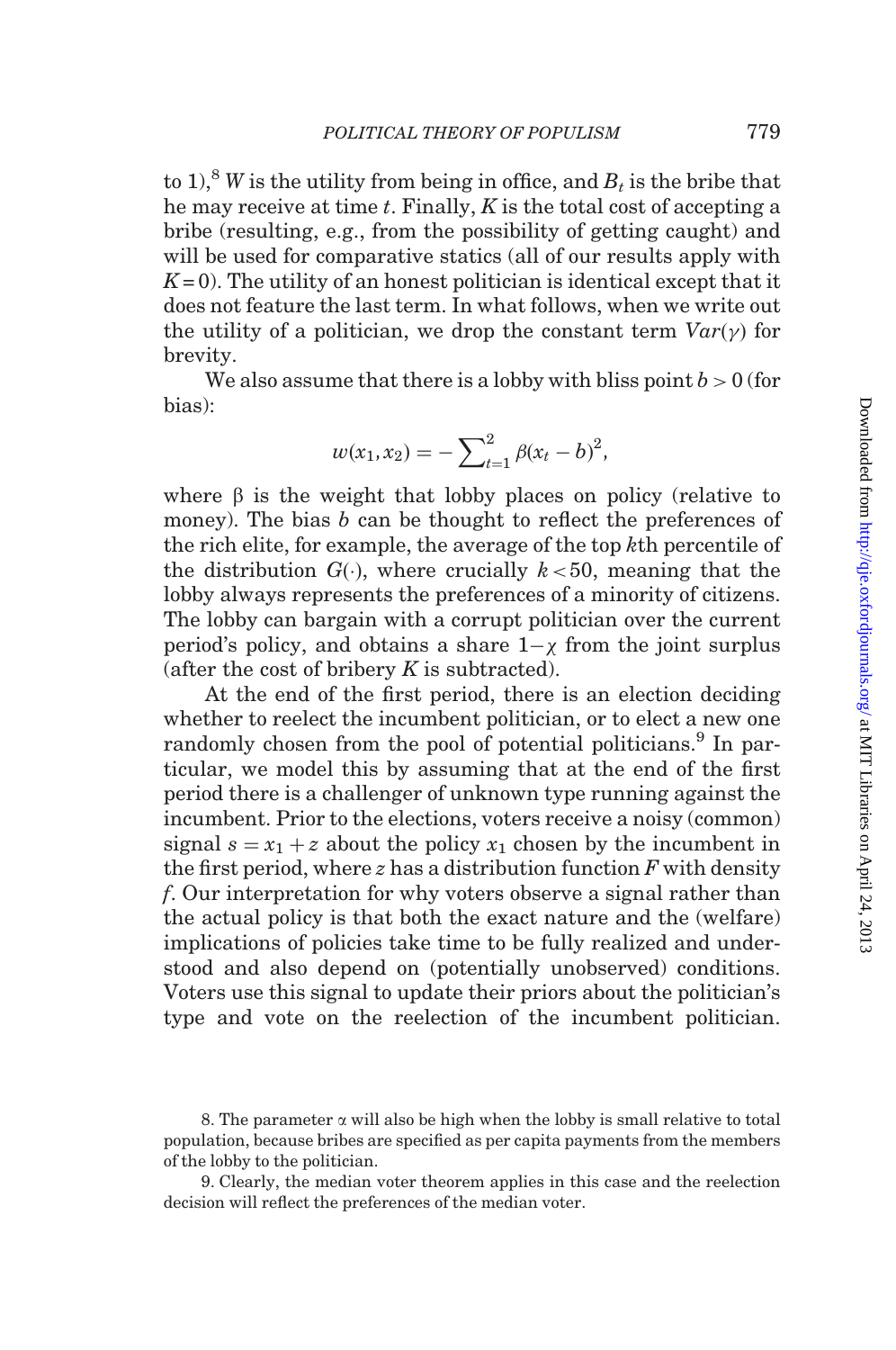Clearly, it will be optimal for them to retain the incumbent politician only if their posterior that he is honest is higher than the probability that a randomly chosen new politician is honest,  $\mu$ .

The timing of events is therefore as follows.

- (1) The politician in power at time  $t = 1$  and the lobby bargain over  $x_1$  (if the politician is corrupt), and the politician chooses policy  $x_1 \in \mathbb{R}$ .
- (2) Voters receive the signal  $s = x_1 + z$ .
- (3) Voters vote, and decide whether to replace the current incumbent with a random one drawn from the pool of potential politicians.
- (4) The politician in power at time  $t = 2$  (the incumbent or newly elected politician), if corrupt, bargains with the lobby over  $x_2$ . The politician chooses policy  $x_2 \in \mathbb{R}$ .
- (5) All agents learn the realizations of  $x_1$  and  $x_2$ , and payoffs are realized according to [equations \(1\)](#page-7-0) and [\(3\).](#page-7-0)

We look for a pure-strategy perfect Bayesian equilibrium of the game (in undominated strategies) and impose that when indifferent, voters reelect the incumbent.<sup>10</sup> We next impose the following assumption, which will be useful in establishing well-defined unique best responses.

Assumption 1. The variable z has a normal distribution  $\mathcal{N}(0, \sigma^2)$ with variance  $\sigma^2$  such that

(4) 
$$
\sigma > \max \left\{ \frac{W}{4\alpha b}, b \right\}.
$$

This assumption imposes that there is sufficient noise in the observation of policies to ensure the convexity of the politicians' maximization problems. Here W captures the benefits of a politician from being in office and should not be too large relative to the disutility that a politician incurs if he chooses the bliss point of the lobby,  $\alpha b^2$ . We impose Assumption 1 throughout without explicitly specifying it.

<sup>10.</sup> The requirement that the perfect Bayesian equilibrium should be in undominated strategies is for the usual reason that in voting games, nonintuitive equilibria can be supported when voters use weakly dominated strategies.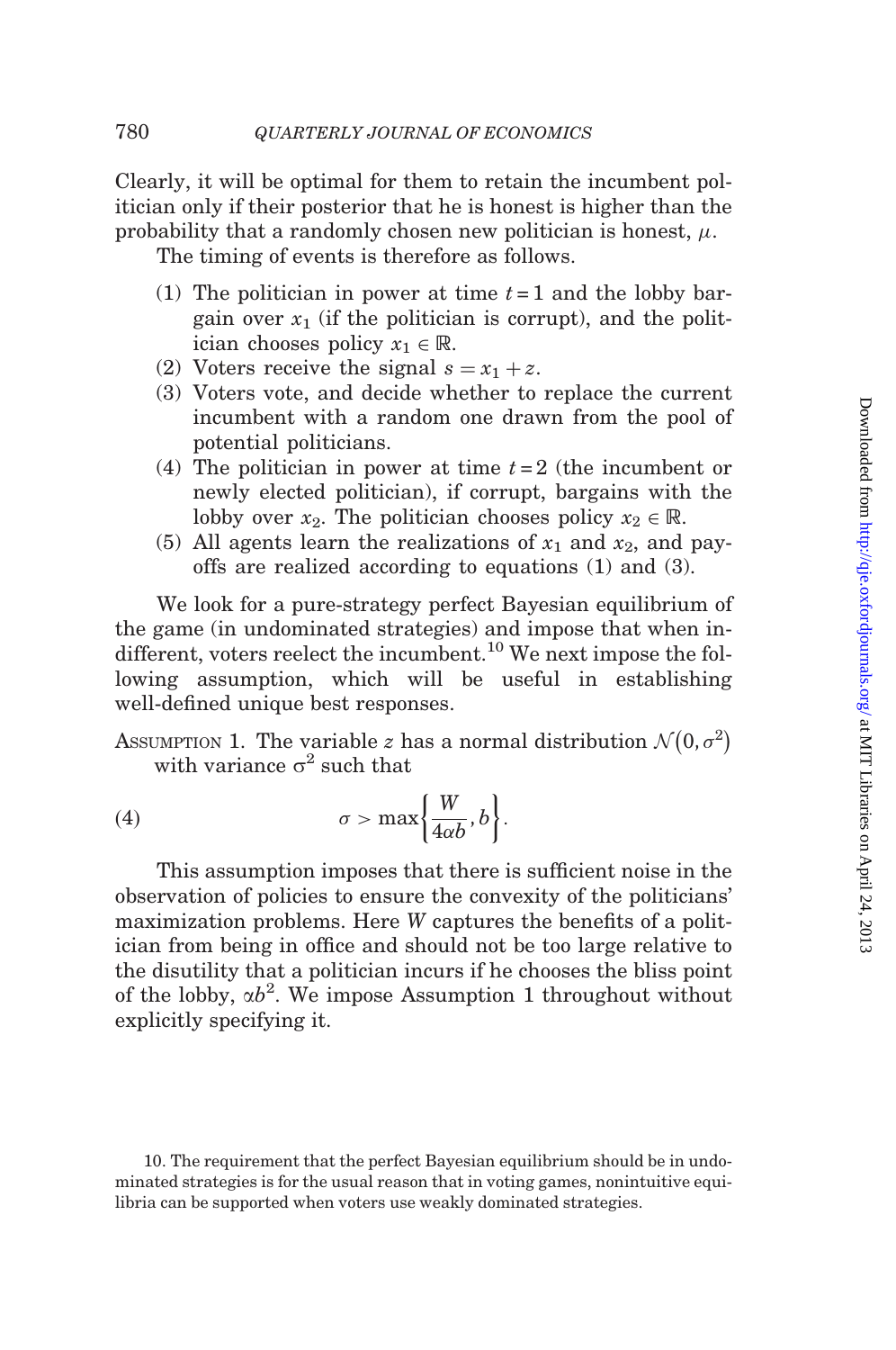REMARK 1. Assumption 1 is not necessary for our main results but simplifies the exposition. In the working paper version, we impose the less restrictive assumption that the density  $f(z)$ has full support on  $(-\infty, \infty)$ , is symmetric around 0, is strictly single-peaked, and satisfies  $\left|f'(z)\right| < \frac{\left(\frac{W}{c}\right) + b^2}{2}$  whenever  $|z| < b$ .

### III. Analysis

We start our analysis with the second period and proceed by backward induction. In the second period, when no longer facing reelection, an honest politician will choose his bliss point,  $x_2^h = 0$ (h stands for honest). A corrupt politician, on the other hand, will bargain with the right-wing interest group and, as long as the surplus from bribing exceeds K, the equilibrium policy  $x_2^c$ (c stands for corrupt) is determined from maximizing the sum of their utilities. This implies that they maximize

$$
\max_{x_2^c\in\mathbb{R}}\Bigl\{-\alpha\bigl(x_2^c\bigr)^2\!-\!\beta\bigl(x_2^c-b\bigr)^2\Bigr\},
$$

which yields

$$
x_2^c = \frac{\beta}{\alpha + \beta}b.
$$

This equation corresponds to the *effective bliss point* of a corrupt politician, which differs from his personal bliss point because of bargaining with the lobby. Naturally, a higher  $\alpha$ , which corresponds to a greater weight on social welfare in politician's preferences, implies a policy closer to the politician's political bliss point. As a consequence, the second period joint utility of a corrupt politician in power and the elite is

$$
W - \frac{\alpha \beta}{\alpha + \beta} b^2 - K.
$$

Without the bribe, the politician and the interest group would get  $W - \beta b^2$  (because in this case  $x_2^c = 0$ ). This means that bribing in the second period will occur if and only if

(5) 
$$
K < \frac{\beta^2}{\alpha + \beta} b^2,
$$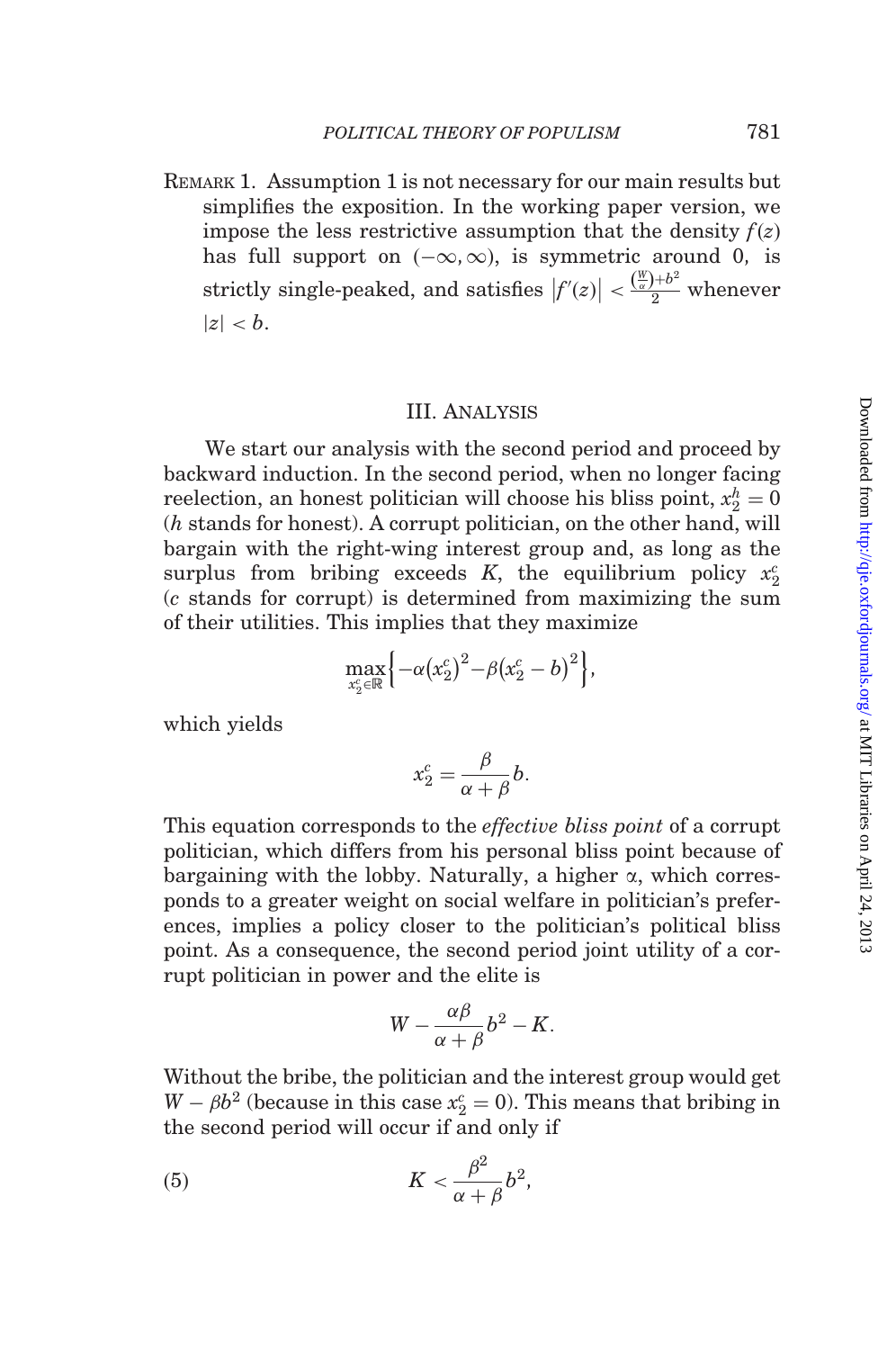with bribe  $B_2$  given by

$$
-\alpha (x_2^c)^2 + B_2 - K = \chi \left(\frac{\beta^2}{\alpha + \beta} b^2 - K\right),
$$

where the left-hand side is the utility of the corrupt politician and the right-hand side equates this to  $\chi$  times the joint surplus of the relationship between the politicians and the rich lobby. Rearranging this, we obtain:

(6) 
$$
B_2 = \left(\chi + \frac{\alpha}{\alpha + \beta}\right) \frac{\beta^2}{\alpha + \beta} b^2 + (1 - \chi)K.
$$

Interestingly, the effect of the intensity of politician preferences  $\alpha$ on the bribe is non-monotonic: The bribe reaches its maximum at  $\alpha = \beta \frac{1-\chi}{1+\chi}$ ; for lower  $\alpha$ , the bribe is smaller because the politician is very cheap to persuade, and for very large  $\alpha$ , the politician is too hard to bribe, hence in the limit the bribe vanishes. The bribe is also monotonically increasing in  $\beta$ : A lobby that cares more about the policy is naturally willing to pay more to secure this policy.

The next proposition summarizes the second period policy choices (proof in the text):

PROPOSITION 1. If (5) does not hold, then both types of politicians choose  $x_2 = 0$  in the second period.

If (5) holds, then honest politicians choose  $x_2^h = 0$ , and corrupt politicians choose  $x_2^c = \frac{\beta}{\alpha + \beta} b$  in return for bribe  $B_2$  from the lobby given by (6).

We next turn to reelections. If there is no bribing in the second period, the voters are indifferent between the two types of politicians, and therefore reelect the incumbent. Let us first focus on the interesting case where (5) holds. Because  $x_2^h = 0$ and  $x_2^c \neq 0$  in this case, and because the rich lobby always represents the preferences of a minority of citizens, a majority of voters—including the median one—strictly prefers an honest politician to a corrupt one in power in period 2 (and in fact, an honest politician would maximize social welfare). Because the contender is honest with probability  $\mu$ , the incumbent will win the election only if the voters' posterior that he is honest is no less than  $\mu$ .

Let us denote the equilibrium policy that an honest politician chooses in period 1 by  $h = x_1^h$ , and the policy that a corrupt politician chooses by  $c = x_1^c$ . Under Assumption 1, we always have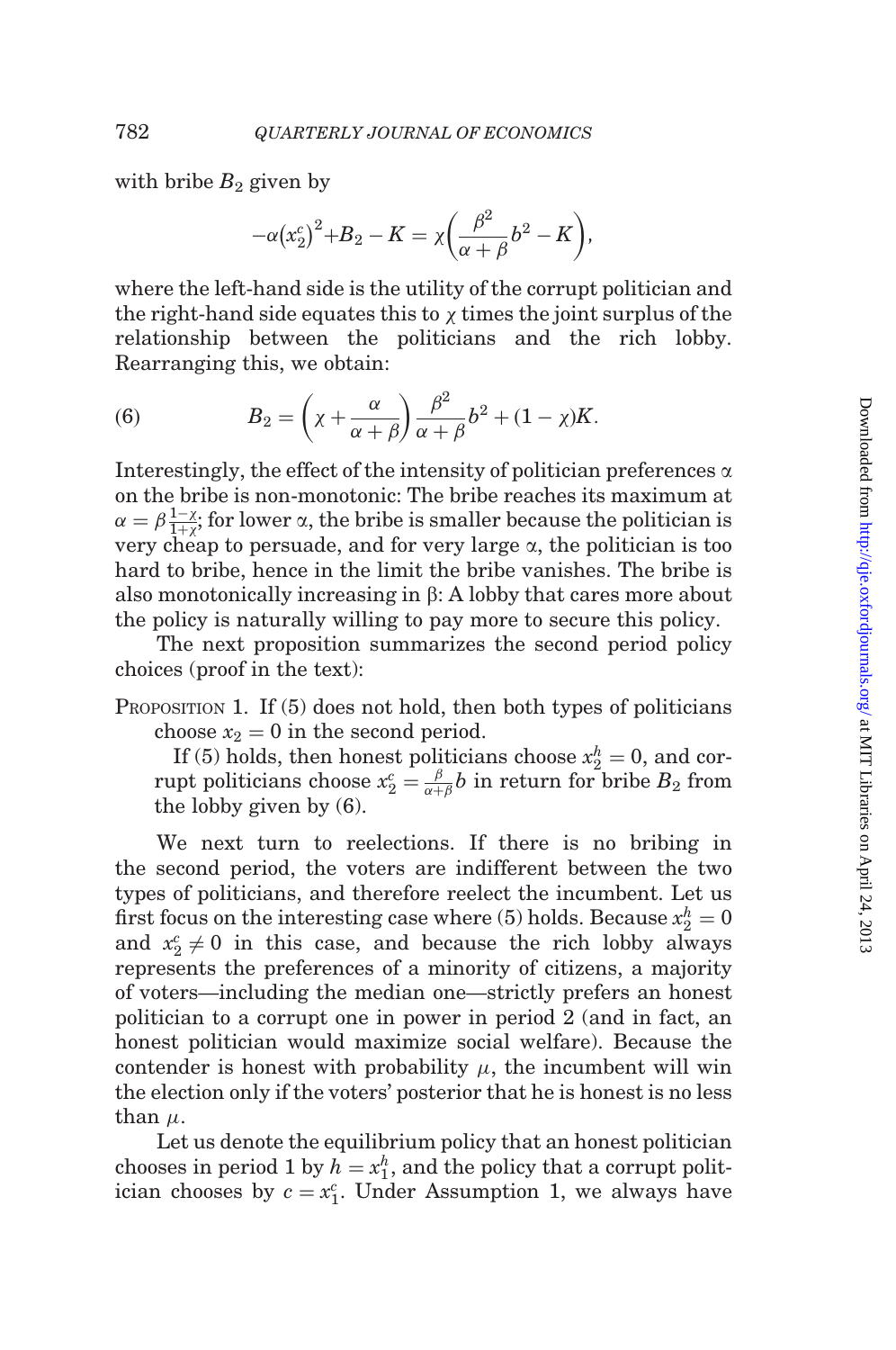$h < c$  (as the lobby bribes the corrupt politician in its direction). Then, the probability density of signal  $s$  when policy  $x$  is chosen is given by  $f(s-x)$ . Given the prior  $\mu$ , Bayesian updating gives the posterior that the incumbent is honest:

(7) 
$$
\hat{\mu}(s) = \frac{\mu f(s-h)}{\mu f(s-h) + (1-\mu)f(s-c)}.
$$

Inspection of (7) shows that the posterior  $\hat{\mu}$  satisfies  $\hat{\mu} > \mu$  if and only if

$$
(8) \t f(s-h) \ge f(s-c).
$$

Intuitively, the right-hand side of  $(7)$  depends on  $h$  and  $c$  only through the likelihood ratio  $\frac{\mu f(s-h)}{(1-\mu)f(s-c)}$ , which must be at least  $\frac{\mu}{1-\mu}$  (the corresponding ratio for the contender) if the incumbent is to be reelected; hence  $\frac{f(s-h)}{f(s-c)} \geq 1$ . Under Assumption 1, (8) is equivalent to

$$
(9) \t\t s \leq \frac{h+c}{2}.
$$

The incumbent is therefore reelected if and only if condition (9) is satisfied, and the expected probability of reelection for an incumbent as a function of his choice of policy  $x$  is

(10)  

$$
\pi(x) = \Pr\left(x + z \le \frac{h + c}{2}\right)
$$

$$
= F\left(\frac{h + c}{2} - x\right).
$$

Note that this probability does not depend on the type of the incumbent, only on his choice of policy, as his type is private information and does not affect the realization of the signal beyond his choice of policy.

We now turn to the first-period problem of politicians, given the reelection strategy of voters. If the second period involves no bribing, then in the first period politicians have no reelection concerns because in this case voters are indifferent between the incumbent and the challenger (and we have assumed that when indifferent, they reelect the incumbent). As a consequence, politicians will solve an identical problem in the first period, and thus the solution is the same and involves no corruption either. In the more interesting case where (5) holds, the probability of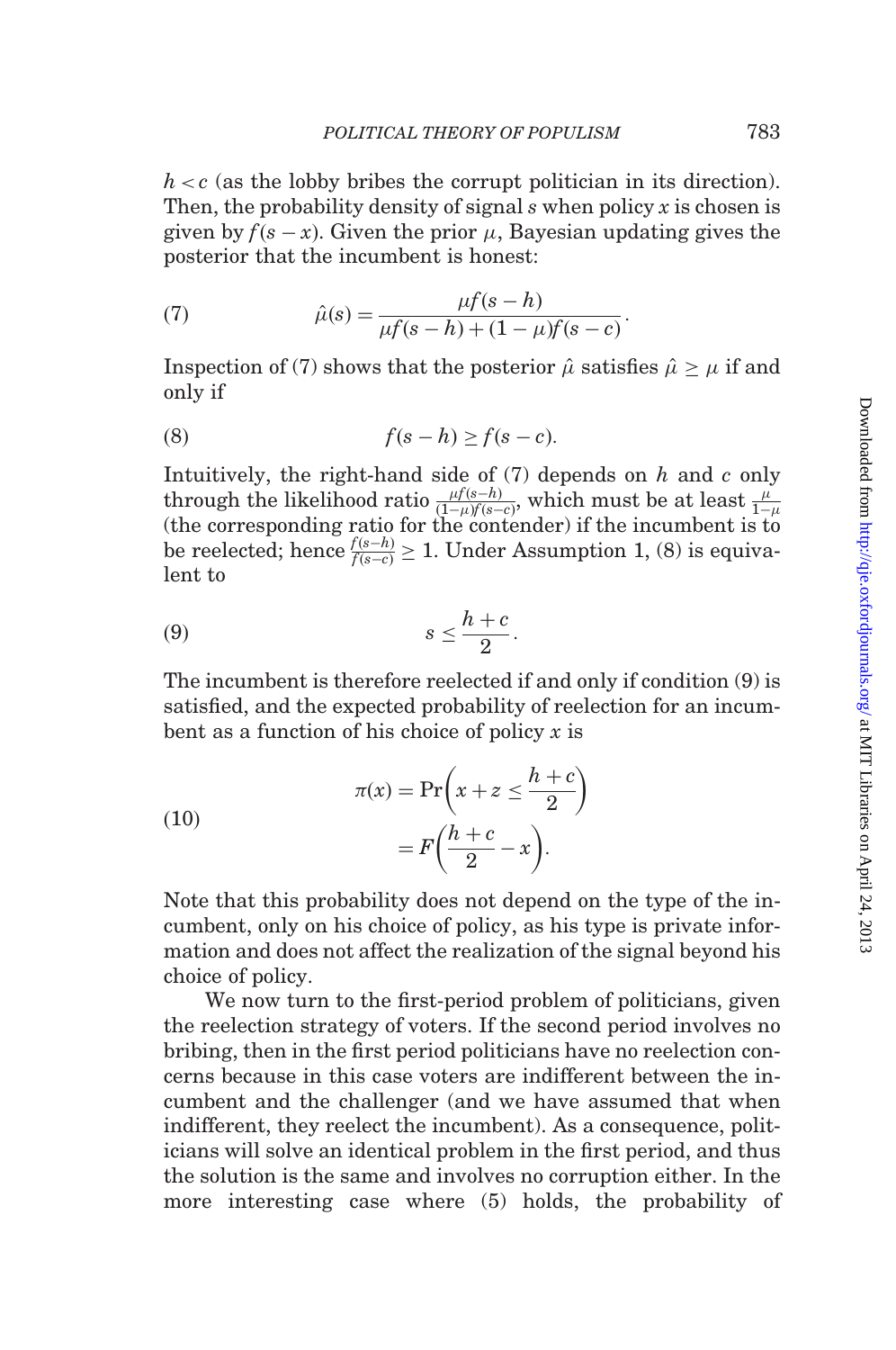reelection of a politician that chooses policy x is given by  $(10)$ . An honest politician does not accept bribes and thus solves the problem

(11) 
$$
\max_{x \in \mathbb{R}} \left\{-\alpha x^2 + W\pi(x) - (1-\mu)\alpha \left(\frac{\beta}{\alpha+\beta}b\right)^2 (1-\pi(x))\right\}.
$$

Here  $-\alpha x^2$  is this politician's first period utility, W is his second period utility if he is reelected (because in this case he chooses  $x_2^h=0$ ), and  $-(1-\mu)\alpha\left(\frac{\beta}{\alpha+\beta}b\right)$  $\left(\frac{\beta}{\alpha+\beta}b\right)^2$  is his expected second period utility if he is not reelected (with probability  $\mu$  the contender is honest and will choose  $x_2^h = 0$ , whereas with probability  $1 - \mu$ , a corrupt politician will come to power and choose  $x_2^c = \frac{\beta}{\alpha + \beta} b$ . Under Assumption 1, this maximization problem is convex and gives the first-order condition

(12) 
$$
-2\alpha x - Hf\left(\frac{h+c}{2} - x\right) = 0,
$$

where we have defined  $H \equiv W + (1-\mu)\alpha\left(\frac{\beta}{\alpha+\beta}b\right)$  $\left(\frac{\beta}{\alpha+\beta}b\right)^2$ , the honest incumbent's reelection motive—rents from office and a disutility from policy choice if a corrupt politician is elected instead.

A corrupt politician bargains with the lobby both in the first and the second periods. In the first period, bargaining—anticipating the second period choices—gives the following joint maximization problem:

$$
\max_{x \in \mathbb{R}} \left\{ \begin{array}{l} -\alpha x^2 - \beta(x-b)^2 + \left(W - \frac{\alpha\beta}{\alpha+\beta}b^2 - K\right)\pi(x) \\ - (1-\mu)\left(\frac{\alpha\beta}{\alpha+\beta}b^2 + \left(x + \frac{\alpha}{\alpha+\beta}\right)\frac{\beta^2}{\alpha+\beta}b^2 + (1-\chi)K\right) \\ (1-\pi(x)) - \mu\beta b^2(1-\pi(x)) \end{array} \right\}.
$$
\n(13)

The first two terms relate to the first period's utilities of the incumbent and the lobby, respectively. If this (corrupt) politician is reelected, then together with the lobby he jointly obtains second period utility  $W - \frac{\alpha \beta}{\alpha + \beta} b^2 - K$ . If he is not reelected, but another corrupt politician comes to power, their joint utility is  $-\frac{\alpha}{\alpha+\beta}b^2 - B_2$  (the same policy is implemented and the lobby pays the same second period bribe, but the current incumbent neither receives the direct benefits from holding office, nor the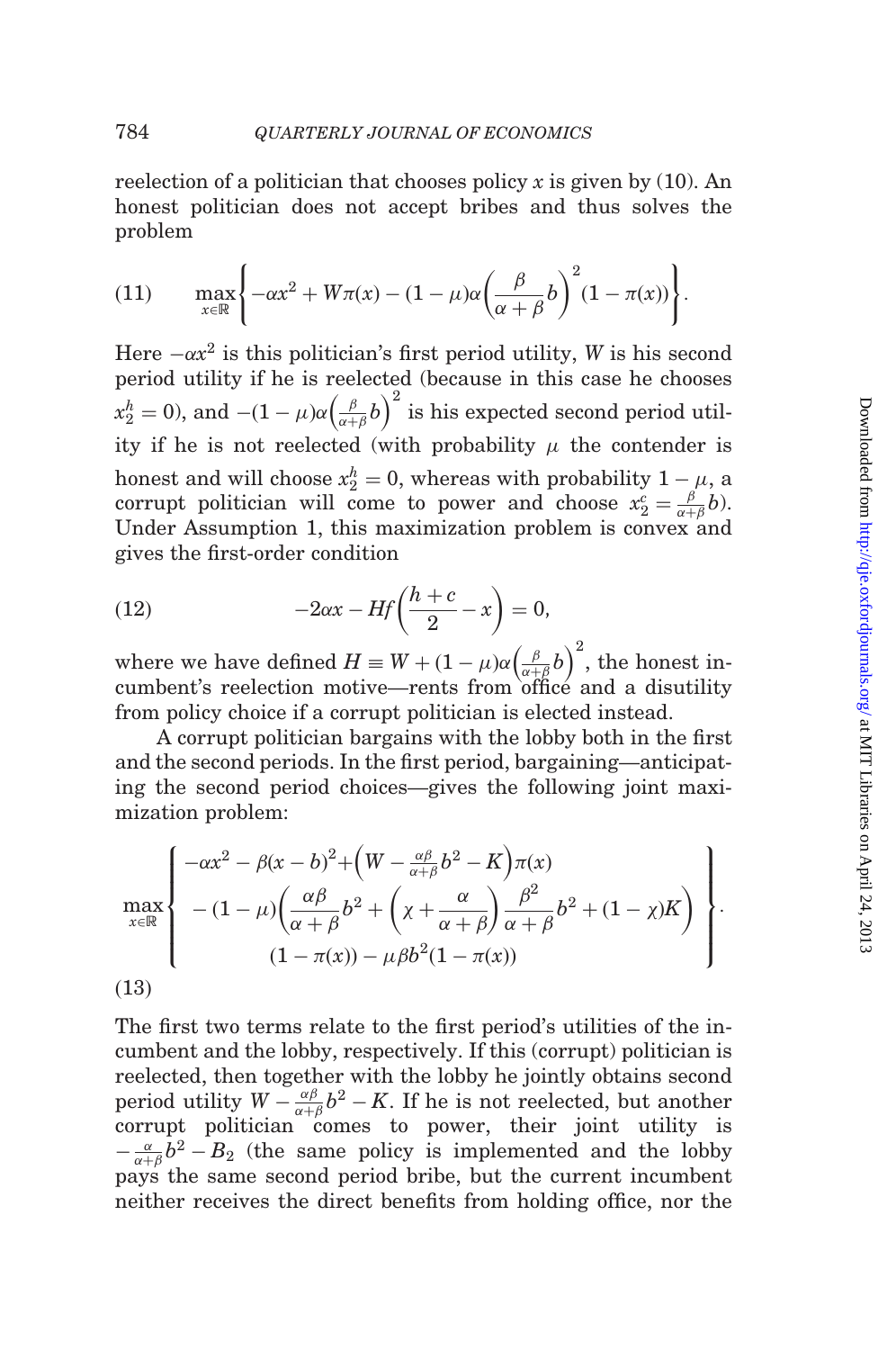bribes, nor pays the cost  $K$ ). Finally, if an honest politician is elected, the incumbent and the lobby together obtain  $-\beta b^2$ . The first-order condition of their maximization problem, which is sufficient given the convexity of the problem, is

(14) 
$$
-2\alpha x - 2\beta(x - b) - (H + R)f\left(\frac{h + c}{2} - x\right) = 0,
$$

where  $R = (\chi + \mu - \mu \chi) \left( \frac{\beta^2}{\alpha + \beta} b^2 - K \right)$  $\left(\frac{\beta^2}{\alpha+\beta}b^2-K\right)$  represents the extra gain for the corrupt politician and the lobby from bribery (which naturally vanishes as K approaches the gain from bribing  $\frac{\beta^2}{\alpha+\beta}b^2$ ).

Because first-order conditions (12) and (14) must be satisfied in equilibrium for  $x = h$  and  $x = c$ , respectively, the equilibrium is now characterized by the following two equations:

(15) 
$$
-2\alpha h - Hf\left(\frac{h-c}{2}\right) = 0,
$$

(16) 
$$
-2\alpha c - 2\beta(c - b) - (H + R)f\left(\frac{h - c}{2}\right) = 0.
$$

Mathematically, the first of equations (15) gives the equilibrium value of the policy choice of honest politicians,  $h$ , when corrupt politicians are choosing policy c. Conversely, the second equation corresponds to the equilibrium value of the policy of corrupt politicians when honest politicians are choosing  $h$ . [Figure I](#page-15-0) plots these two curves in the relevant region where  $h < c$ .

Conditions (15) and (16) yield  $h < 0$  and  $c < \frac{\beta}{\alpha + \beta}b$ . For an honest politician, this implies a populist policy choice—that is, to the left of the median voter's political bliss point. This is for an intuitive reason: For an honest politician, a move to the left starting from his political bliss point creates a second-order loss in the first period but delivers a first-order increase in the probability of reelection and thus a first-order expected gain. For a corrupt politician, this logic implies that he also moves to the left of his effective bliss point,  $x_2^c = \frac{\beta}{\alpha + \beta} b$ —the outcome of his bargaining with the lobby without reelection concerns.

The result that there will be a left bias in policies does not rely on positive benefits from holding office  $(W > 0)$ , though we establish later that higher levels of W increase this bias. This is because even when  $W = 0$ , politicians still want to be reelected: For an honest politician, this is because otherwise his preferred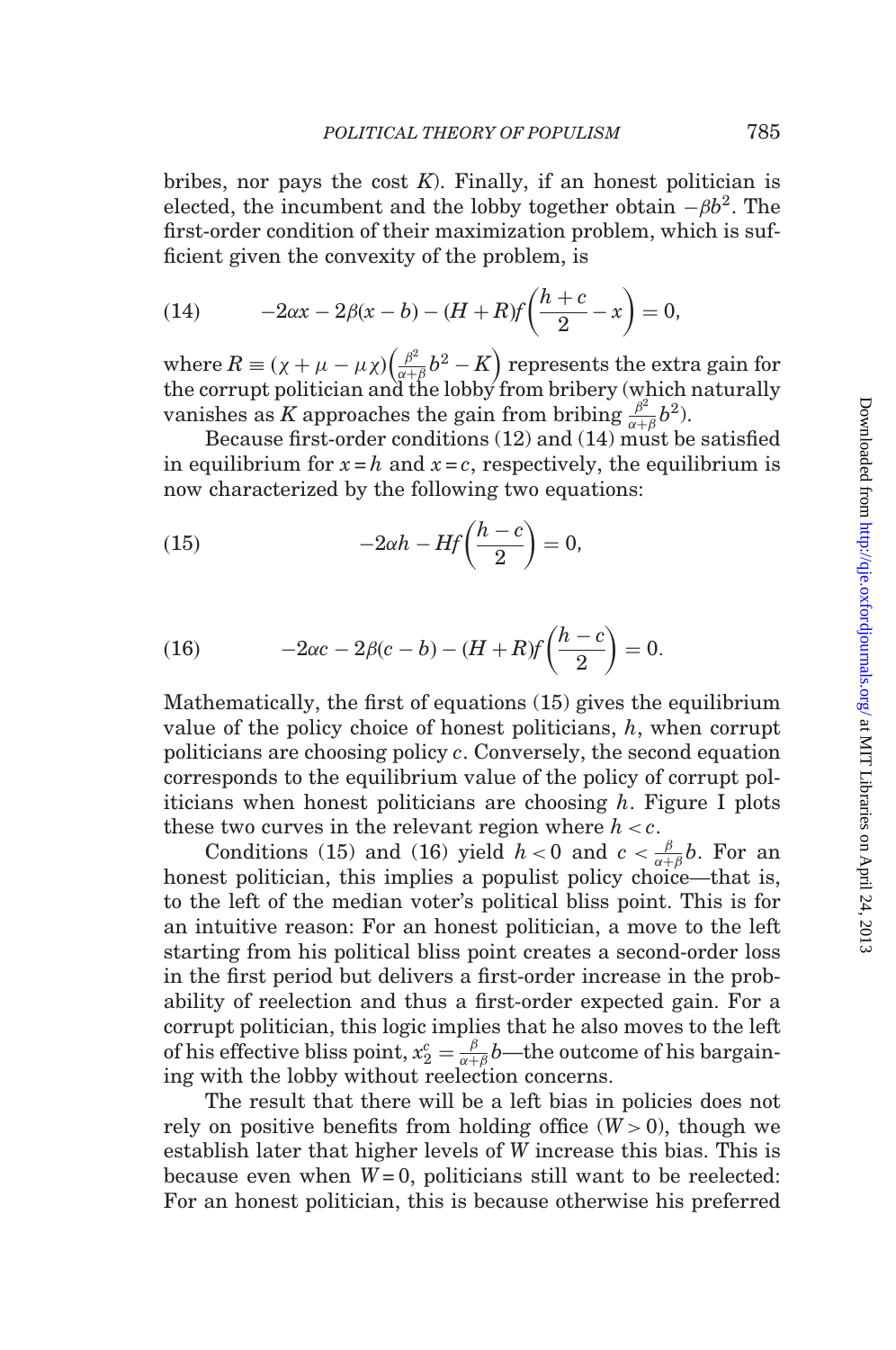<span id="page-15-0"></span>

Reaction Curves of Honest (Thick) and Corruptible (Thin) Politicians The parameters are  $W = \sigma = b = 1$  and  $\alpha = \beta = \mu = \chi = \frac{1}{2}$ .

policy will be implemented with probability less than 1, and for a corrupt politician, because by failing to get reelected he forgoes the bribe, which he values (provided that  $\chi \neq 0$ ).

Inspection of Figure I also provides a more detailed intuition for the results and the uniqueness of equilibrium. The reaction curve of honest politicians is upward-sloping, while the reaction curve of corrupt ones is downward-sloping. Formally, these statements follow from differentiating left-hand sides of (15) and (16) with respect to  $h$  and  $c$ . The key observation is that the median voter will decide whether to reelect the incumbent politician depending on whether  $\frac{f(s-h)}{f(s-c)}$  exceeds 1. A politician may ensure that he is reelected with an arbitrarily large probability if he chooses an extreme left-wing policy, but this is clearly costly as the policy would be very far away from his bliss point. The relevant trade-off for both types of politicians is therefore between choosing a policy close to their effective (derived) bliss point on the one hand and deviating from their bliss point to increase their reelection probability on the other. By how much this deviation will increase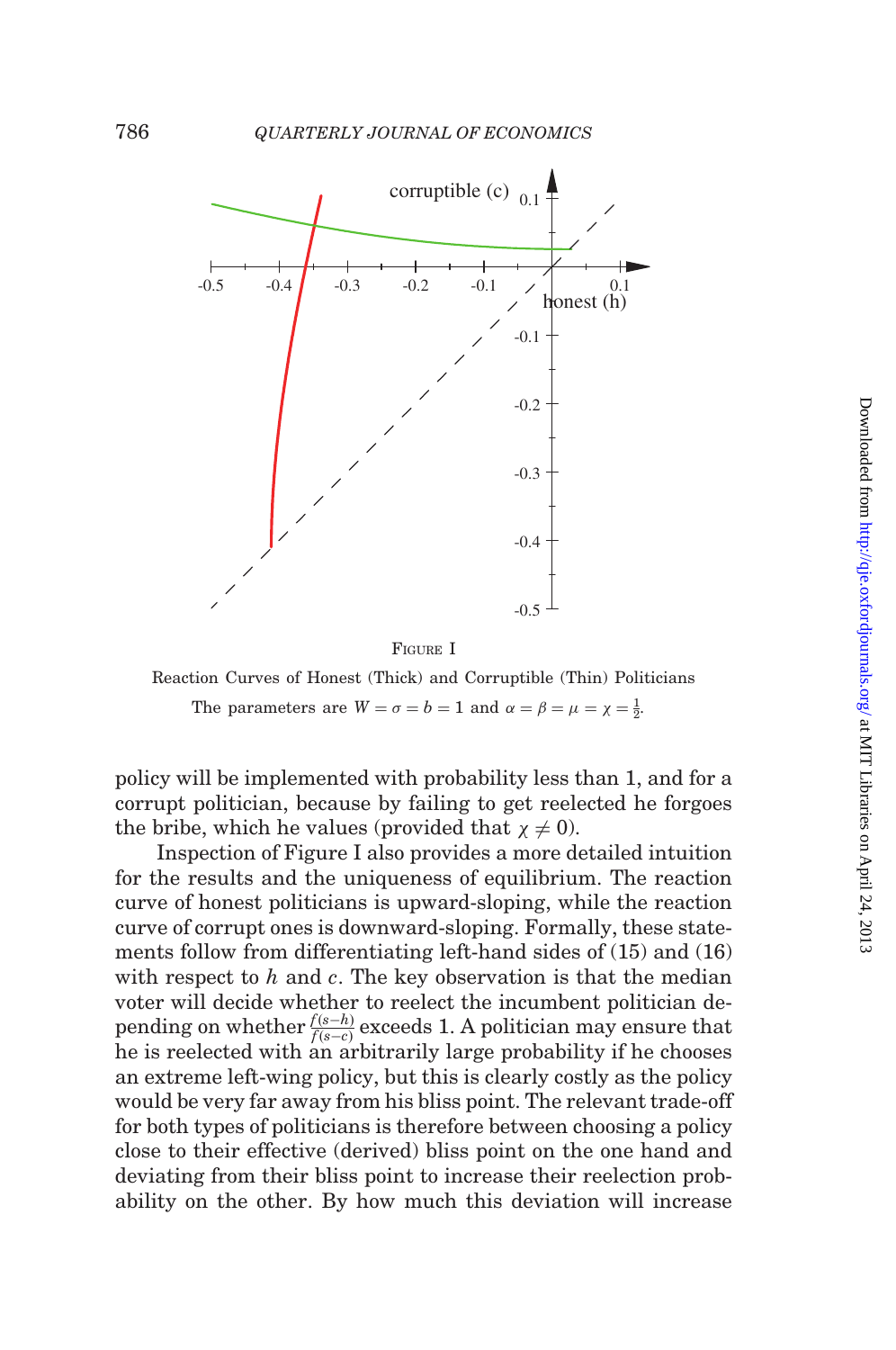their reelection probability depends on the expectations of the median voter concerning what types of policies both types of politicians will adopt. Formally, the question is whether a small change in policy will increase  $\frac{f(s-h)}{f(s-c)}$  from below 1 to above 1 (which thus requires that  $f(s-h)$  is in some consideration of 1) (which thus requires that  $\frac{f(s-h)}{f(s-c)}$  is in some  $\varepsilon$ -neighborhood of 1). Suppose, for example, that corrupt politicians are expected to choose a more left-wing policy than before. This would make the policies of the two types closer, and it becomes harder for voters to distinguish one type of politician from another (equivalently,  $\frac{f(s-h)}{f(s-c)}$  is more likely to be in any given  $\varepsilon$ -neighborhood of 1). In response, it would be optimal for honest politicians to choose an even more left-wing policy to distinguish themselves and get reelected with a high probability. This is the reason (15) defines an upward-sloping line.

Why is the reaction curve of the corrupt politician downwardsloping? Consider the situation in which honest politicians are expected to choose more left-wing policies. One might have expected that the same reasoning should push corrupt politicians to also choose more left-wing policies. But because  $h < c$ , a further shift to the left by honest types will make it more likely that the median voter will be able to distinguish honest and corrupt politicians (or more formally,  $\frac{f(s-h)}{f(s-c)}$  is now less likely to be in any given  $\varepsilon$ -neighborhood of 1, and thus a small shift to the left by corrupt politicians is less likely to win them the election). This reduces the potential gains from choosing further left-wing policies for corrupt politicians and encourages them to choose policies more in line with positions that allow them to get a larger bribe.

This discussion ensures the uniqueness of equilibrium. The next proposition summarizes the results presented so far.

PROPOSITION 2. Suppose that  $(5)$  holds. Then:

- (1) There exists a unique equilibrium (perfect Bayesian equilibrium in pure strategies). In the first period, honest and corrupt politicians choose policies  $x_1^h = h$ and  $x_1^c = c$  such that  $h < c$ , and a politician is reelected if and only if  $s \leq \frac{h+c}{2}$ .
- (2) Honest politicians always choose populist policies in the first period, that is,  $h < 0$ .
- (3) Corrupt politicians accept (positive) bribes in both periods.

*Proof.* See the [Online Appendix.](http://hwmaint.qje.oxfordjournals.org/lookup/suppl/doi:10.1093/qje/qjs077/-/DC1)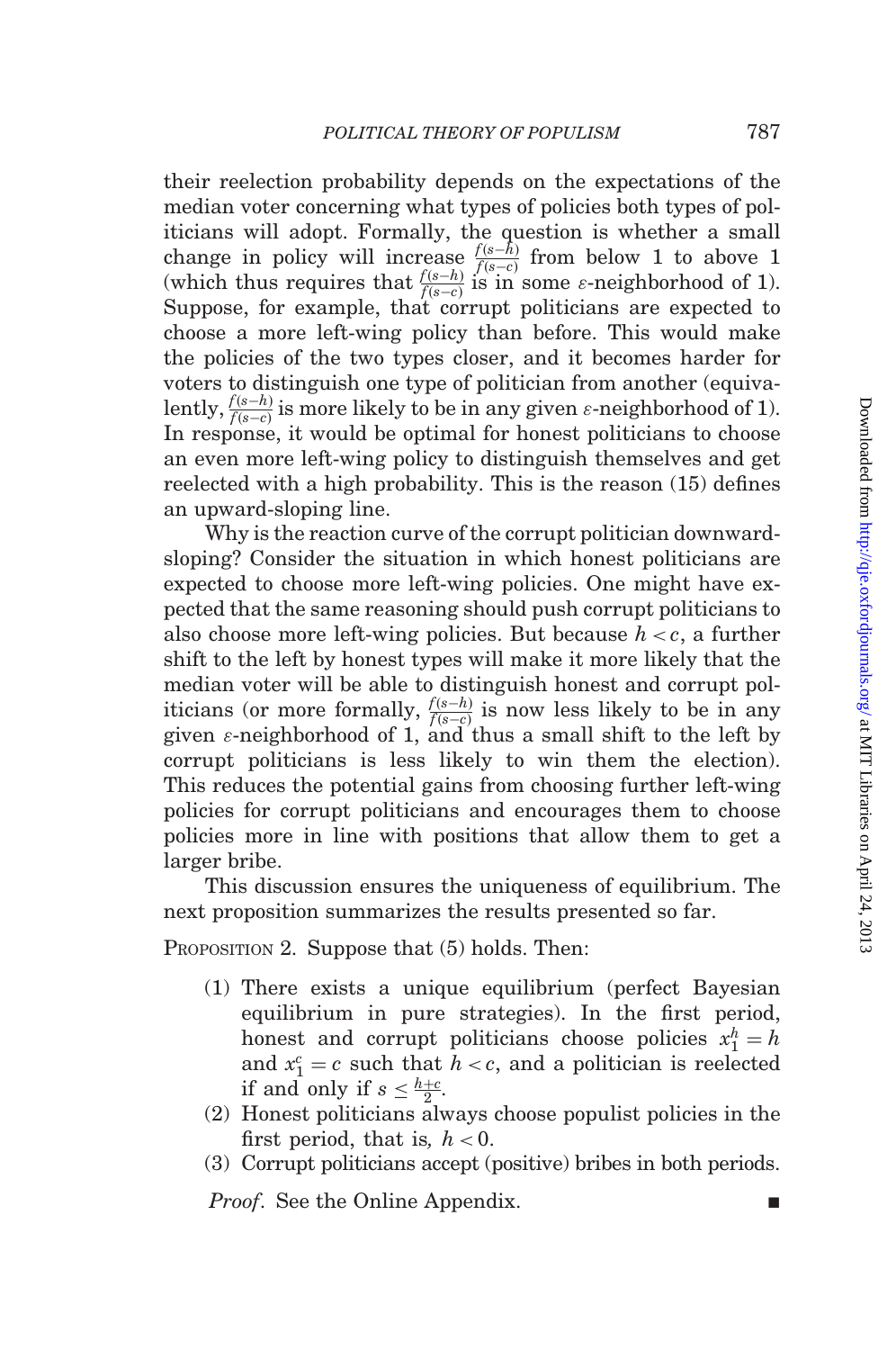Interestingly, even corrupt politicians who receive bribes from the rich lobby may choose policies to the left of the median in the first period (even though they are internalizing the preferences of the lobby, and as a result, their effective bliss point is to the right of the median). This is shown in the next proposition:

PROPOSITION 3. If W is sufficiently small, then corrupt politicians choose  $c > 0$ . If W is sufficiently high and  $\frac{\alpha}{\beta} > \frac{4}{3}$ , then corrupt politicians choose populist policies, that is,  $c < 0$ .

Proof. See the [Online Appendix.](http://hwmaint.qje.oxfordjournals.org/lookup/suppl/doi:10.1093/qje/qjs077/-/DC1)

This result is intuitive. If corrupt politicians receive only small additional utility from being in office, then reelection has limited benefits for corrupt politicians and this makes populist policies jointly too costly for the lobby and the politician, so they will never choose populist policies (in particular, choosing their joint bliss point with the lobby in the first period and not getting reelected dominates choosing a policy to the left of the median). However, conversely, when rents from office are sufficiently large (and  $\beta$  relative to  $\alpha$  is not too large), even though corrupt politicians are effectively representing the preferences of the lobby, they will still choose populist policies in the first period so as to increase their likelihood of coming to power and obtaining higher utility from the benefit of holding office.

Rearranging (15) and (16) yields  $c-h$ , which implies that the populist bias of honest politicians,  $p \equiv |h| = -h$ , is:

(17) 
$$
p = \frac{1}{2\alpha} \times H \times f\left(\frac{\beta}{2(\alpha+\beta)}b + \frac{p}{2(\alpha+\beta)}\left(\frac{\beta H - \alpha R}{H}\right)\right).
$$

 $\text{Similarly, we obtain the populist policy bias of corrupt politicians,}$  $q \equiv \left| c - \frac{\beta}{\alpha + \beta} b \right| = \frac{\beta}{\alpha + \beta} b - c > 0$ , as:

(18) 
$$
q = \frac{1}{2(\alpha + \beta)} \times (H + R) \times f\left(\frac{\beta}{2(\alpha + \beta)}b + \frac{q}{2\alpha}\left(\frac{\beta H - \alpha R}{H + R}\right)\right).
$$

PROPOSITION 4. Suppose that (5) holds. Then, the populist bias of honest politicians,  $p \equiv |h|$ , and the populist bias of corrupt politicians,  $q \equiv \left| c - \frac{\beta}{\alpha + \beta} b \right|$  $\overline{\phantom{a}}$  $\mu$ <sub>l</sub>, and the populational<br> $\mu$ , are both higher when:

(1) W is higher (greater direct utility from holding office);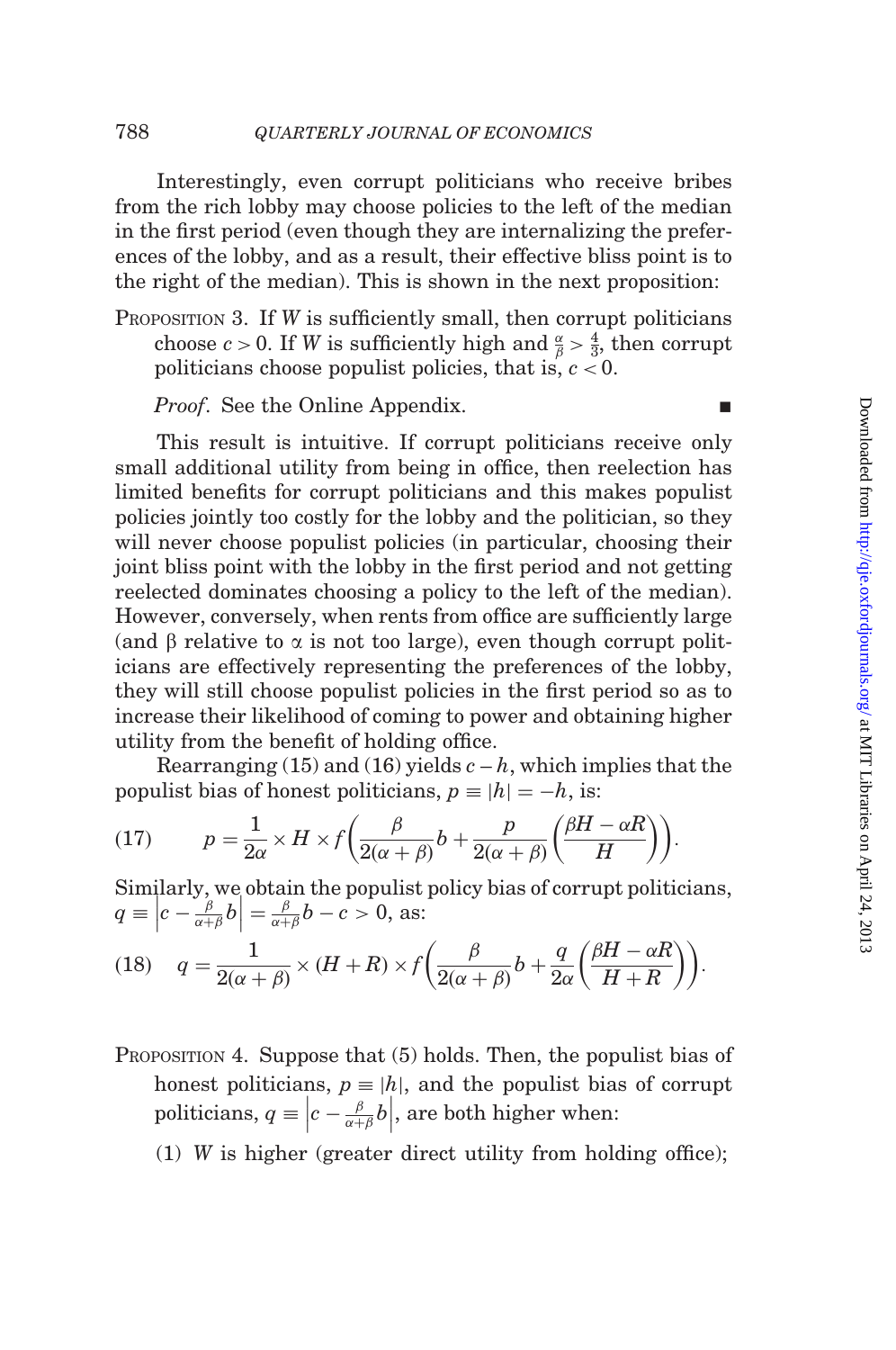- $(2)$  K is lower (greater gains from the election for corrupt politicians because bribing is more efficient);
- (3)  $\chi$  is higher (corrupt politicians have higher bargaining power vis-à-vis the lobby);

In addition, a lower share of honest politicians,  $\mu$ , increases the populist bias of honest politicians  $p$ , and there is a threshold  $\bar{\chi} \in [0,1]$  such that for  $\chi < \bar{\chi}$ , a lower  $\mu$  decreases  $q$ , and for  $\chi > \bar{\chi}$ , a lower  $\mu$  increases q.

Proof. See the [Online Appendix.](http://hwmaint.qje.oxfordjournals.org/lookup/suppl/doi:10.1093/qje/qjs077/-/DC1)

A higher W makes both politicians value reelection more; they thus engage in more signaling (by choosing more populist policies). A lower K increases the joint utility of the lobby and the incumbent in case of reelection, and this makes corrupt politicians choose more left-wing policies, which in turn induces honest politicians to do the same. A higher  $\chi$  makes holding office more valuable for corrupt politicians. This again makes them seek office more aggressively by choosing policies that are more left-wing, and honest politicians respond by also shifting their policies to the left. Because they were already to the left of the median voter, this increases the populist bias of honest politicians. A lower  $\mu$ , which corresponds to politicians being more corrupt on average, also increases  $p$  for two reasons. First, this implies that the population's prior is that corrupt politicians are the norm, not the exception, and this increases their incentive to signal their type; and second, a lower  $\mu$  increases the likelihood that they will be replaced by a corrupt politician and reduces their future utility if not reelected, also encouraging signaling. The effect of  $\mu$  on corrupt politicians' decisions is ambiguous, however. On the one hand, a lower  $\mu$  makes the lobby less willing to support populist policies today because if the current incumbent is not reelected, the next politician is still likely to be corrupt. On the other, a lower  $\mu$  increases a corrupt politician's desire to get reelected, which makes him more willing to pool with the honest type. The first effect is likely to dominate if  $\chi$  is low, that is, when the lobby gets the lion's share of surplus from corruption, and the latter is likely to dominate when  $\chi$  is high.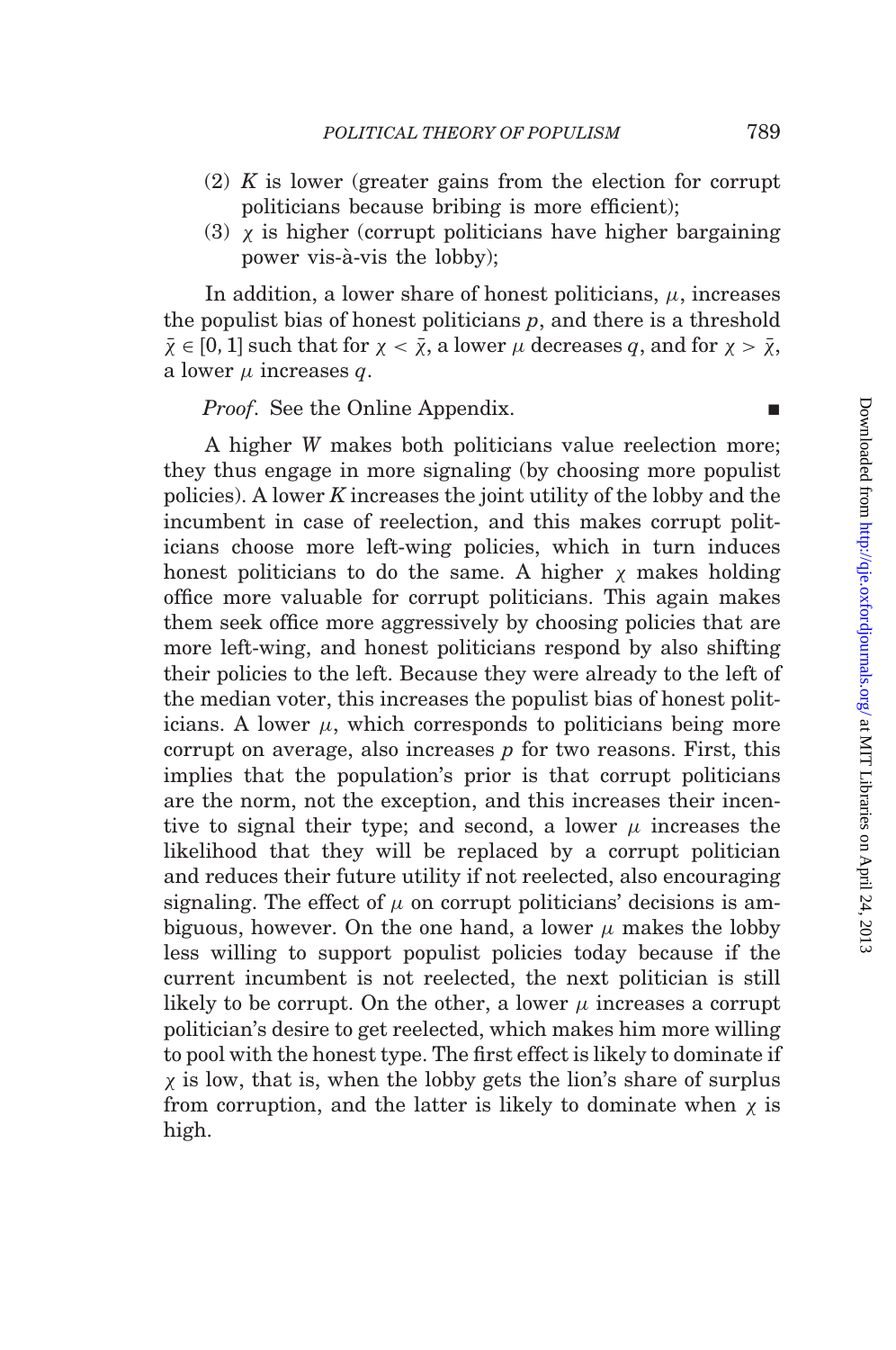The next proposition provides additional comparative static results:

PROPOSITION 5.

- (1) For a small (close to 0) value of office W, an increase in polarization b increases the populist bias of honest politicians, p.
- (2) An increase in the variance of noise,  $\sigma^2$ , decreases the populist bias of both honest and corrupt politicians, p and  $q$ .

Proof. See the [Online Appendix.](http://hwmaint.qje.oxfordjournals.org/lookup/suppl/doi:10.1093/qje/qjs077/-/DC1)

The first part of this proposition shows that, provided that W is not too large, greater polarization in society—meaning a bigger gap between the political bliss points of the median voter and of the lobby—increases the populist bias of honest politicians. The intuition for this result is simple: With greater polarization, the benefit from reelection to both types of politicians is greater, encouraging more populist policies in the first period. However, the result is not unambiguous (hence the need for the condition that W should be small) because of a countervailing effect: Greater polarization also makes it more difficult for corrupt officeholders to masquerade as honest ones, which also decreases the need for honest politicians to choose populist policies. If the signal is sufficiently noisy and if politicians do not care too much about office, the second effect is dominated.<sup>11</sup>

The second part, in turn, shows that greater noise reduces the populist bias of both honest and corrupt politicians. This result turns out to be unambiguous only because of Assumption 1. As noted in Remark 1, this assumption is not necessary for our results, and can be replaced by weaker assumptions such as the one provided in Remark 1. Under these weaker assumptions, the effect of greater noise on populist bias turns out to be nonmonotonic; an increase in noise first increases and then decreases populist bias, which is also intuitive. When there is little noise,

<sup>11.</sup> When rents from office are large, there will be more populism for any degree of polarization (Proposition 4), and further polarization will not have a major impact on populist biases.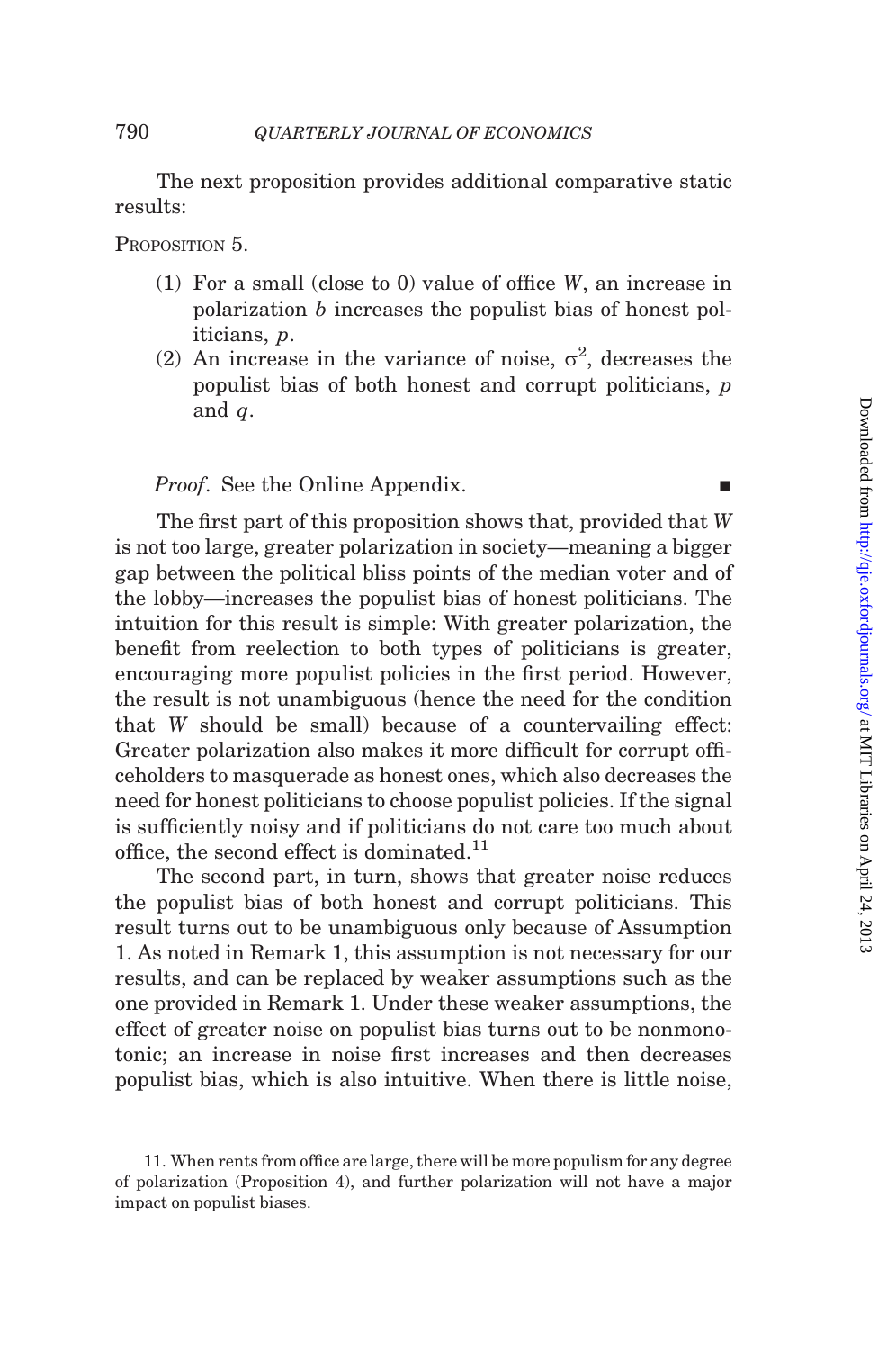politicians only have limited incentives to bias policy as voters are unlikely to confuse the two types of politicians. When there is too much noise, on the other hand, because the resulting signal is often very different from the actual policy, incentives to signal by biasing policy are again limited.

Our discussion so far suggests that the potential corruption of politicians empowers the organized lobby to secure policies that are more favorable to their interest. However, it also reveals that there is a powerful countervailing effect: The fact that the lobby will be able to influence politics leads to equilibrium signaling by incumbents by choosing more left-wing policies. In fact, honest politicians will then choose populist policies to the left of the preferences of the median voter. This raises the possibility that the lobby's ability to bribe politicians may actually harm itself (by creating a strong left-wing bias in the first period). The next proposition shows that when  $\chi$  is sufficiently large (so that the politician receives the majority of the rents from bribery) or when K is sufficiently large (so that costs of bribery are high), the lobby is worse off when it is able to bribe—as compared to a hypothetical world where it can commit to not influencing politics via bribes.

PROPOSITION 6. There exists  $\bar{K} < \frac{\beta^2}{\alpha+\beta}b^2$  such that for any cost of corruption  $K \in \left(\overline{K}, \frac{\beta^2}{\alpha+\beta}b^2\right)$ , the lobby is worse off relative to a situation in which bribing is not possible (in an environment in which  $K > \frac{\beta^2}{\alpha + \beta} b^2$ , bribing does not occur in equilibrium). Furthermore, there exists  $\bar \chi < 1$  such that if  $\chi > \bar \chi,$  the lobby is worse off relative to a situation in which bribing is not possible.

*Proof.* See the [Online Appendix.](http://hwmaint.qje.oxfordjournals.org/lookup/suppl/doi:10.1093/qje/qjs077/-/DC1) ■

Intuitively, when K is close to  $\frac{\beta^2}{\alpha+\beta}b^2$  or when  $\chi$  is close to 1, the net gain to the lobby from bribing politicians is limited. Nevertheless, the anticipation of such bribery shifts the first period policies of both honest and corrupt politicians to the left, making the lobby and the elite it represents worse off. Proposition 6 is important as it shows that weak institutions, which normally empower the lobby, may in the end create sufficient policy distortions so as to make it worse off, because of the endogenous response of democratic policies—even if democracy works only imperfectly.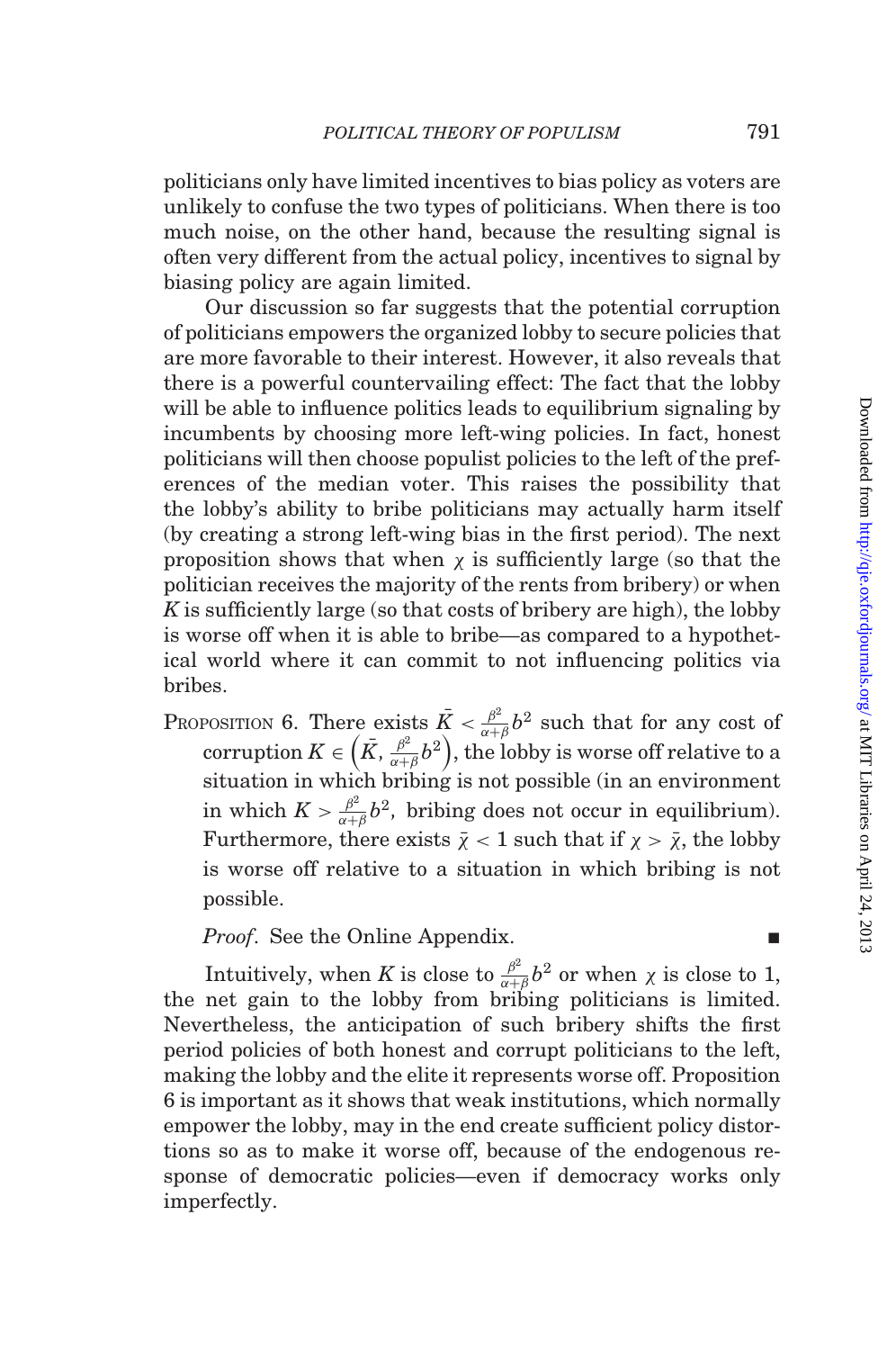## IV. Term Limits

In this section we study term limits. A naive reasoning might suggest that term limits, by reducing the incentive to signal to voters to get reelected, may improve voter welfare. In this section, we show why this reasoning is not fully correct. We first study hard term limits (which cannot be violated) and then turn to soft term limits, which make it more difficult but not impossible for an incumbent president to get reelected. As our discussion in Section I made clear, soft term limits might be a better approximation to the term limits relevant in Latin America.

# IV.A. Hard Term Limits

It is straightforward to see that with (hard) term limits restricting them to a single term, politicians will set policy equal to their effective bliss point. Term limits will have three effects on social welfare, as given by [equation \(2\)](#page-7-0), in this case. First, the policy choice of honest politicians in the first period will be closer to the average bliss point of voters. Second, the policy choice of corrupt politicians will generally be further away from their bliss point (except in the unlikely case where without term limits, they would have chosen such extreme populist policies to the left of the median voter's bliss point). Third, the likelihood of an honest politician in the second period will be lower (because poor voters would lose the ability to select only politicians who are likely to be honest).

The next proposition shows that social welfare may be higher or lower under hard term limits. Interestingly, this is true even when the third effect of term limits above is shut off by considering  $\mu$  close to 1.

PROPOSITION 7. Social welfare can be higher or lower under hard term limits. For W sufficiently small, an increase in W makes it more likely that social welfare is higher without term limits. Moreover, for any  $W > 0$ , for  $\mu$  sufficiently close to 1, social welfare is higher under term limits, whereas when  $W = 0$ , for  $\mu$  sufficiently close to 1, it is lower under term limits.

Proof. See the [Online Appendix.](http://hwmaint.qje.oxfordjournals.org/lookup/suppl/doi:10.1093/qje/qjs077/-/DC1)

Intuitively, as  $\mu$  tends to 1, the populist bias of honest politicians, p, disappears when  $W = 0$  because they are not afraid of losing the election as the next politician is also very likely to be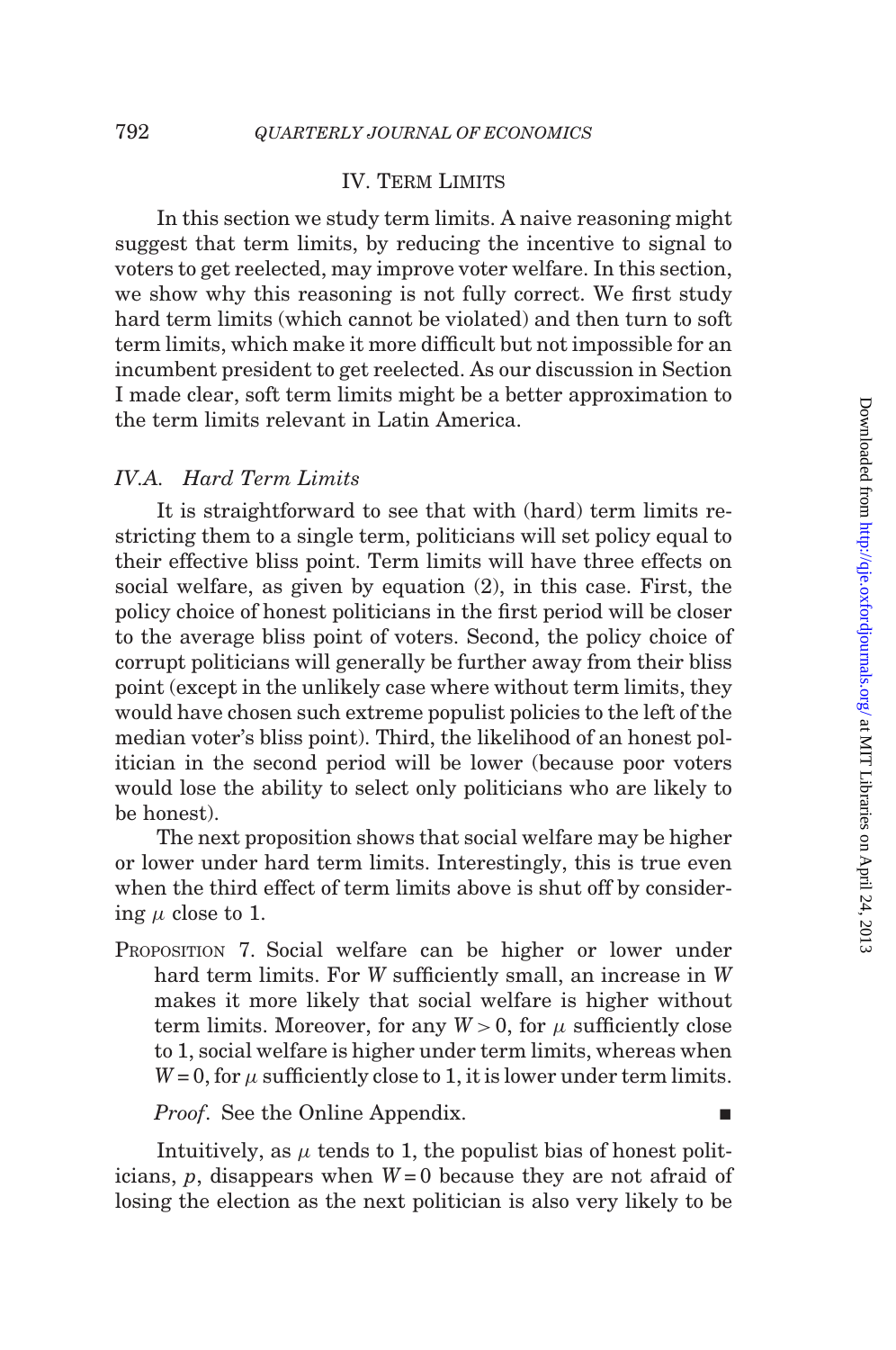honest. However, whenever  $W > 0$ , p remains bounded away from 0 even as  $\mu \rightarrow 1$  because of the presence of rents from office, and this persistent populist bias implies that social welfare is higher under term limits.

## IV.B. Soft Term Limits

The examples discussed in Section I show that many politicians in Latin America are subject to soft term limits, meaning that they are limited to a single term of office, but this is often violated if the politician is sufficiently popular. Here we discuss the implications of this type of soft term limits and show that, under certain circumstances, they may increase rather than reduce the populist bias of policy.

Recall that in our baseline model the incumbent politician is reelected if the posterior that he is honest is at least  $\mu$ . Suppose now that the incumbent is reelected if this posterior is at least  $v$ . Soft term limits can be modeled by assuming that  $v > \mu$ ; a value of v equal to  $\mu$  means no term limits, a value of 1 designates hard term limits as already discussed in Proposition 7, and intermediate values correspond to soft term limits which can be overcome by sufficiently popular politicians. As  $\nu$  declines, term limits become softer. In what follows, we also allow  $v < \mu$ , which can be interpreted as a form of incumbency advantage.

Once again, in any equilibrium,  $h < c$ , and we use this fact in the expressions that follow. The citizens' posterior that the incumbent is honest equals  $\hat{\mu}$  given by (7). Therefore, the incumbent is reelected when

$$
\frac{\mu f(s-h)}{\mu f(s-h)+(1-\mu)f(s-c)}\geq \nu,
$$

or equivalently when

$$
\frac{f(s-h)}{f(s-c)} \ge \eta,
$$

where

$$
\eta \equiv \frac{\nu}{(1-\nu)} / \frac{\mu}{(1-\mu)}.
$$

Clearly,  $\eta$  is an increasing function of v for all  $\mu \in (0, 1)$ . As v increases from 0 to 1,  $\eta$  goes from 0 to  $+\infty$  (and it equals 1 for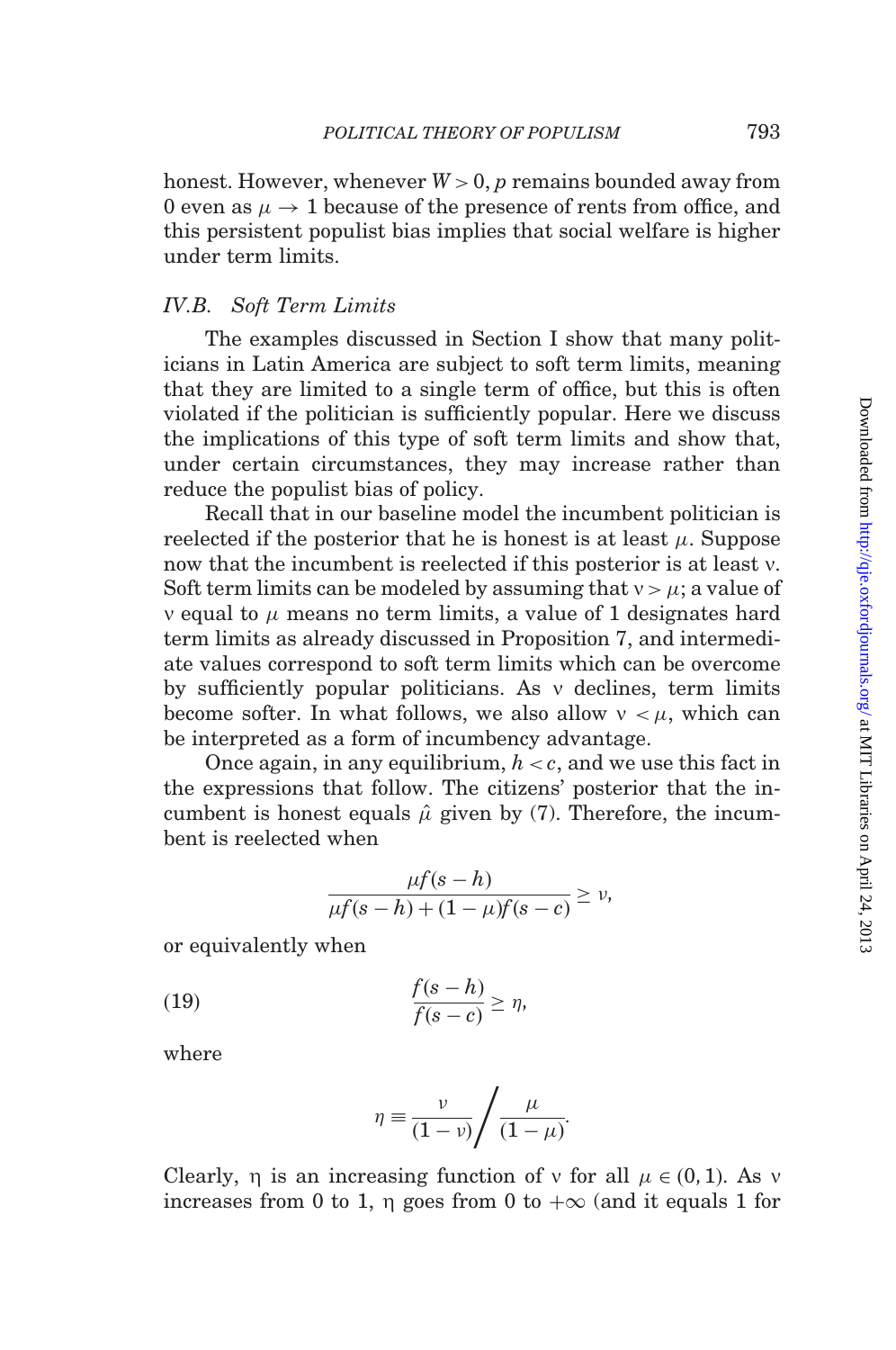$\nu = \mu$ ). From Assumption 1, this implies that the incumbent will be reelected if

(20) 
$$
s \leq s^* = \frac{h+c}{2} - \sigma^2 \frac{\ln \eta}{c - h},
$$

which immediately implies that, as it may have been expected, a higher v, corresponding to tougher term limits, makes reelection less likely for any given  $h$  and  $c$ . The reason the effect of term limits on populism will be ambiguous is that a higher  $\nu$  also affects h and c. Intuitively, soft term limits increase the hurdle that an incumbent needs to pass to get reelected, and this may encourage more signaling and thus more populist policies by both honest and corrupt politicians.

As in the baseline model, we can show that there is a populist bias for both honest and corrupt politicians (i.e.,  $h < 0$  and  $c < \beta/(\alpha + \beta) \times b$ ). Our main result in this subsection is summarized in the next proposition.

PROPOSITION 8. In the model with soft term limits, there exists a unique (perfect Bayesian) equilibrium. In this equilibrium, there exists  $v^* > \mu$  such that the populist bias of honest politicians,  $p = |h|$ , is increasing in  $\nu$  if  $\nu < \nu^*$  and is decreasing in  $\nu$  if  $\nu > \nu^*$ . There also exists  $\nu^{**} < \mu$  such that the populist bias of corrupt politicians,  $q = \left| c - \frac{\beta}{\alpha + \beta} b \right|$ , is increasing in  $\nu$ if  $\nu < \nu^{**}$ , and it is decreasing in  $\nu$  if  $\nu > \nu^{**}$ .

Proof. See the [Online Appendix](http://hwmaint.qje.oxfordjournals.org/lookup/suppl/doi:10.1093/qje/qjs077/-/DC1)

This proposition establishes an inverse U-shaped relationship between populist biases and  $v$ . For honest politicians, as  $v$ increases starting from  $\mu$ , populist bias increases. This means, somewhat paradoxically, that soft term limits may lead to more populist policies. Intuitively, soft term limits increase the incumbent's incentives to become popular (to overcome these term limits) and this encourages populist policies. The same reasoning also applies to corrupt incumbents, though their populist bias starts increasing already after v exceeds  $v^{**} < \mu$ . Ultimately, because sufficiently hard term limits  $(v \text{ simply close to } 1)$  also make it more difficult for the incumbent to get reelected, populist bias of both types of incumbents become decreasing in  $\nu$ .

The following pattern is also interesting: because the populist bias of corrupt politicians peaks at  $v^{**} < \mu < v^*$ , soft term limits at first create polarization, in the sense that an increase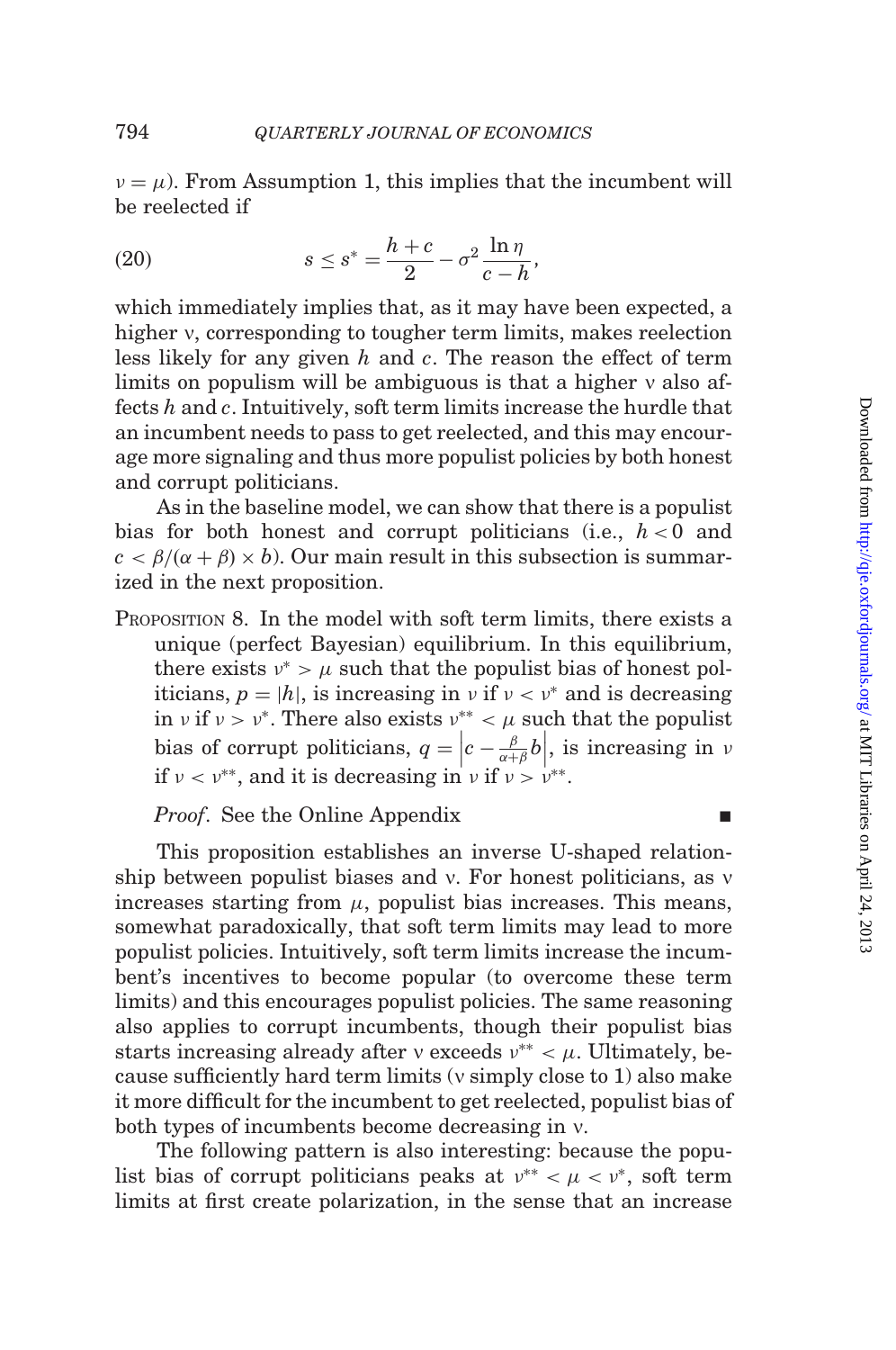in v starting from  $\mu$  induces honest politicians to choose policies further to the left and corrupt politicians to opt for policies further to the right. $^{12}$ 

#### **V. EXTENSIONS**

In this section, we consider several extensions of the baseline model of Section II.

## V.A. Right-Wing and Left-Wing Extremism

Motivated by Latin American politics, we have so far focused on a model in which the possibility that politicians may be influenced (bribed) by the lobby creates a populist bias in policies. In practice, fear of left-leaning politicians may also induce a bias to the right in their policies in an effort to signal that they are not secretly left-wing or are not captured by left-wing lobby such as trade unions. In this subsection, we briefly characterize the structure of equilibria when corrupt politicians may be corrupted by either a right-wing or a left-wing group. We show that voters will not reelect any incumbent that generates a signal that is extreme to either side, and that policy will be endogenously biased in the opposite direction from the preferences of the lobby that is more likely to be influential.

Suppose that, as before, with probability  $\mu$  the politician is honest and has bliss point  $\gamma = 0$ . With complementary probability  $1-\mu$ , the politician is corrupt. We assume that each politician may be corrupted by only one type of lobby, or equivalently, that only one type of lobby may be active (and honest politician may correspond to the absence of an active lobby). More precisely, the corrupt type may be corrupted by a right-wing lobby with probability  $\mu^r \in (0, 1 - \mu)$ , and by a left-wing lobby with probability  $\mu^l = 1 - \mu - \mu_r$  (we use indices l and r for left-wing and right-wing groups in this section; thus,  $c<sup>t</sup>$  and  $c<sup>r</sup>$  are used instead of a generic c that so far stood for corrupt politician/lobby). Throughout this subsection, with a slight abuse of terminology, we refer to corrupt politicians that can be corrupted by a left-wing (right-wing) lobby as ''left-wing'' (''right-wing''). We also assume, as before, that the bliss point of the right-wing lobby is  $\gamma^r = b > 0$ ,

<sup>12.</sup> The flip side of this is that a modest incumbency advantage, corresponding to v being a little lower than  $\mu$ , would reduce polarization.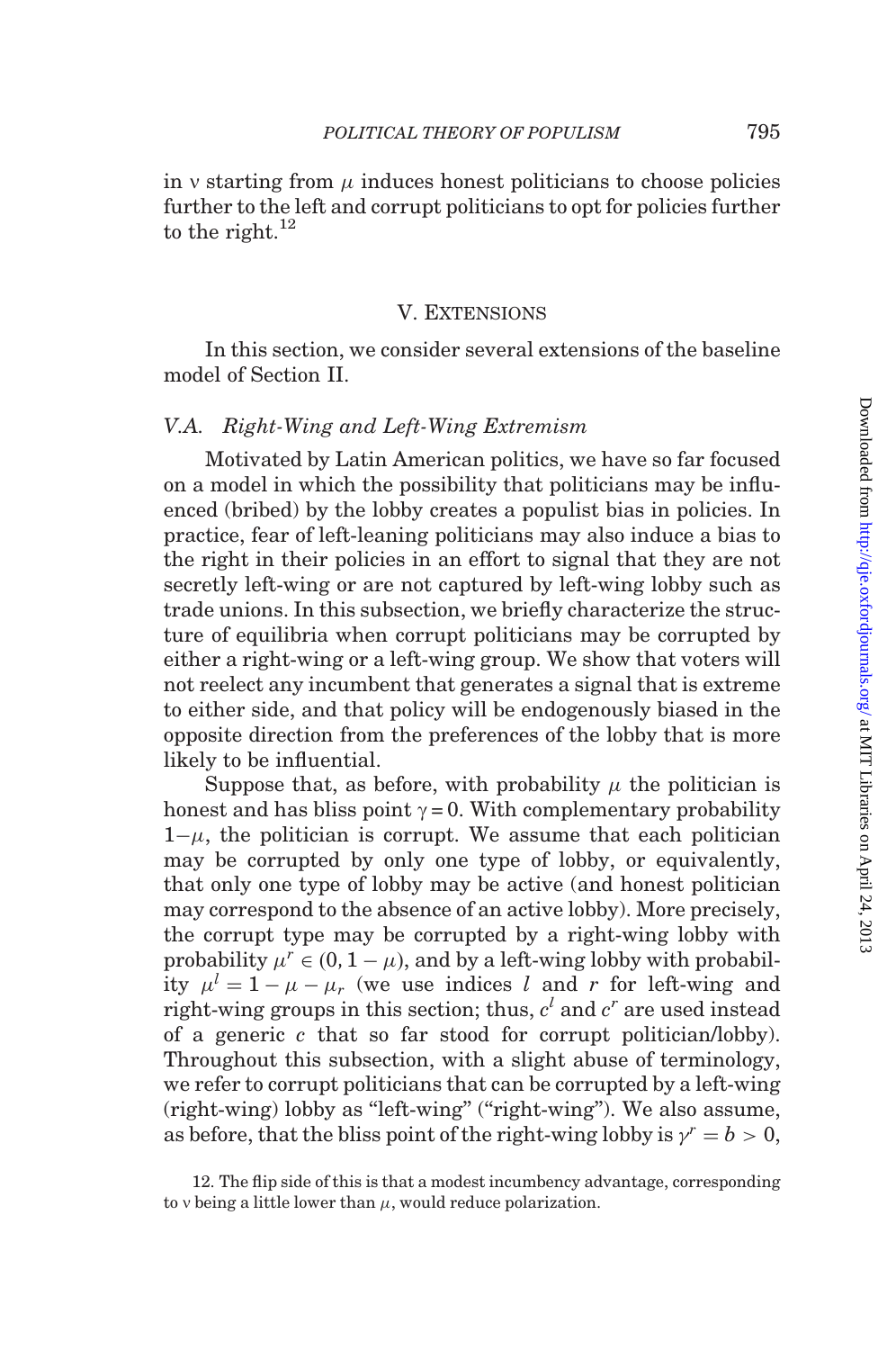and we now assume that the bliss point of the left-wing lobby is  $\gamma^l = -b$ . The assumption that the absolute values of the biases of these lobbies are the same is adopted to simplify notation and algebra and ensures that the median voter is equally averse to either type of corrupt politician. Throughout this subsection, we hold  $\mu$  fixed and vary  $\mu^l$  and  $\mu^r$  so that  $\mu^l + \mu^r = 1 - \mu$ . This enables us to study how the likelihood that either of the lobbies will influence the politician affects the equilibrium policy biases.

The policy choice in the second period is clear: An honest politician would choose  $x_2^h = 0$ , a politician corrupted by rightwing lobby would end up choosing  $x_2^r = \frac{\beta}{\alpha + \beta} b$ , and one corrupted by left-wing lobby would choose  $x_2^l = -\frac{\beta}{\alpha+\beta}b$ ; in the last two cases, the politicians would get a bribe  $B_2$  given by (6). Therefore, the median voter will reelect the incumbent only if the posterior that the incumbent is honest,  $\hat{\mu}$ , is at least  $\mu$ . To characterize the first period strategies  $x_1$ , let us denote the policy choices of politicians who are either honest, corruptible by left-wing, or corruptible by right-wing groups by h,  $c^l$ ,  $c^r$ , respectively. (In the [Online](http://hwmaint.qje.oxfordjournals.org/lookup/suppl/doi:10.1093/qje/qjs077/-/DC1) [Appendix](http://hwmaint.qje.oxfordjournals.org/lookup/suppl/doi:10.1093/qje/qjs077/-/DC1), we prove that in equilibrium one must have  $c^{l} < h < c^{r}$ ). We simplify the analysis here by imposing this property. When the median voter observes signal s, then his posterior that the politician is honest will be

(21) 
$$
\hat{\mu} = \frac{\mu f(s-h)}{\mu f(s-h) + \mu^l f(s-c^l) + \mu^r f(s-c^r)}.
$$

The condition  $\hat{\mu} \geq \mu$  simplifies to

(22) 
$$
\mu^{l}(f(s-h)-f(s-c^{l})) + \mu^{r}(f(s-h)-f(s-c^{r})) \geq 0,
$$

In the [Online Appendix,](http://hwmaint.qje.oxfordjournals.org/lookup/suppl/doi:10.1093/qje/qjs077/-/DC1) we show that the set of signals s for which (22) is satisfied is an interval  $[s_l, s_r]$ , where these thresholds are given by  $s_r = s_r(h, c^l, c^r)$  and  $s_l = s_l(h, c^l, c^r)$  as functions of the policy choices of the three types of politicians. Moreover,  $-\infty < s_l < \frac{c^l + h}{2}$  and  $\frac{h + c^r}{2} < s_r < +\infty$ . This implies that a politician is perceived to be honest and is reelected if the realized policy (signal) is not too extreme in either direction.

For a politician choosing policy  $x_1 = x$  in the first period, the probability of reelection is therefore given by

$$
\pi(x) = \Pr(s_l \le x + z \le s_r) = F(s_r - x) - F(s_l - x).
$$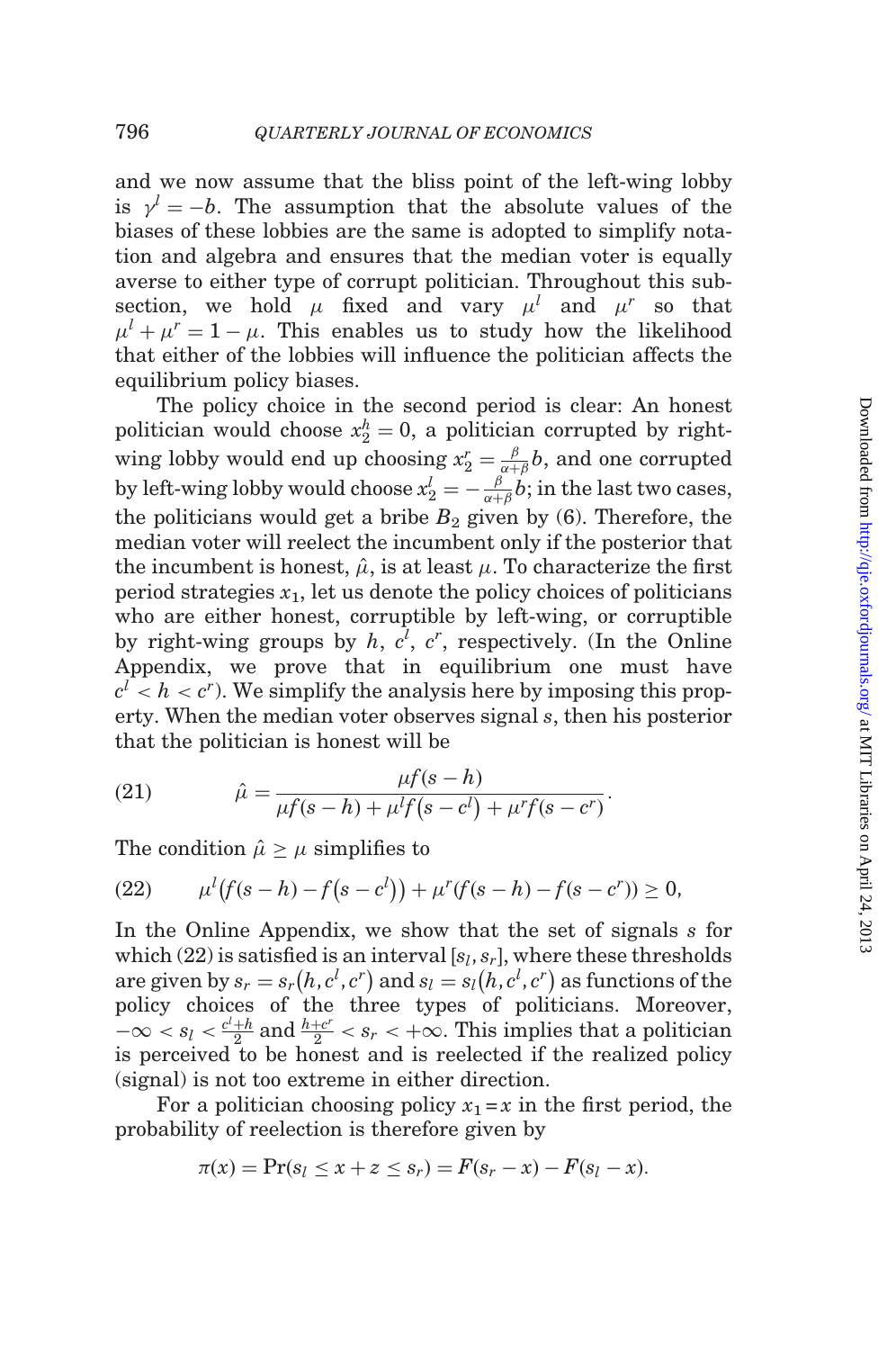Thus, an honest incumbent solves the problem

$$
\max_{x \in \mathbb{R}} -\alpha x^2 + W\pi(x) - (1 - \mu)\alpha \left(\frac{\beta}{\alpha + \beta}b\right)^2 (1 - \pi(x)),
$$

which uses the fact that both corrupt types will choose the policy that is  $\frac{\beta}{\alpha+\beta}b$  away from his bliss point, implying a disutility of  $\left(\frac{\beta}{\alpha+\beta}b\right)^2$ . The first-order condition for an honest incumbent is  $\left(\frac{\beta}{\alpha+\beta}b\right)^{2\alpha+\beta}$ . The first-order condition for an honest incumbent is therefore

(23) 
$$
-2\alpha x - \left(W + (1 - \mu)\alpha \left(\frac{\beta}{\alpha + \beta}b\right)^2\right) (f(s_r - x) - f(s_l - x)) = 0.
$$

Our focus on sufficiently high variance  $\sigma^2$  ensures that the second-order condition is also satisfied.

A left-wing incumbent bargains with the left-wing lobby, and together they take into account that, if the incumbent fails to be reelected, the new politician may be of either type. With probability  $\mu$ , he is honest, with probability  $\mu^l$ , he would bargain with the same lobby, and with probability  $\mu^r$  he would bargain with the right-wing lobby instead and choose  $x_2 = \frac{\beta}{\alpha + \beta} b$ . This problem can thus be written as

$$
\max_{x \in \mathbb{R}} -\alpha x^2 - \beta (x+b)^2 + \left(W - \frac{\alpha \beta}{\alpha + \beta} b^2 - K\right) \pi(x)
$$

$$
- \left[\mu \beta b^2 - \mu^l \left(\frac{\alpha \beta}{\alpha + \beta} b^2 + \left(x + \frac{\alpha}{\alpha + \beta}\right) \frac{\beta^2}{\alpha + \beta} b^2 + (1 - \chi) K\right) - \mu^r \frac{\beta(\alpha + 4\beta)}{\alpha + \beta} b^2\right](1 - \pi(x)).
$$

Similarly, for a right-wing incumbent, the bargaining problem is

$$
\max_{x \in \mathbb{R}} -\alpha x^2 - \beta (x - b)^2 + \left( W - \frac{\alpha \beta}{\alpha + \beta} b^2 - K \right) \pi(x)
$$

$$
- \left[ \mu \beta b^2 - \mu^r \left( \frac{\alpha \beta}{\alpha + \beta} b^2 + \left( x + \frac{\alpha}{\alpha + \beta} \right) \frac{\beta^2}{\alpha + \beta} b^2 + (1 - \chi) K \right) - \mu^l \frac{\beta(\alpha + 4\beta)}{\alpha + \beta} b^2 \right] (1 - \pi(x)).
$$

The next proposition establishes the existence of a unique equilibrium. To prove this result, we characterize the behavior of the first-order conditions of the previous three maximization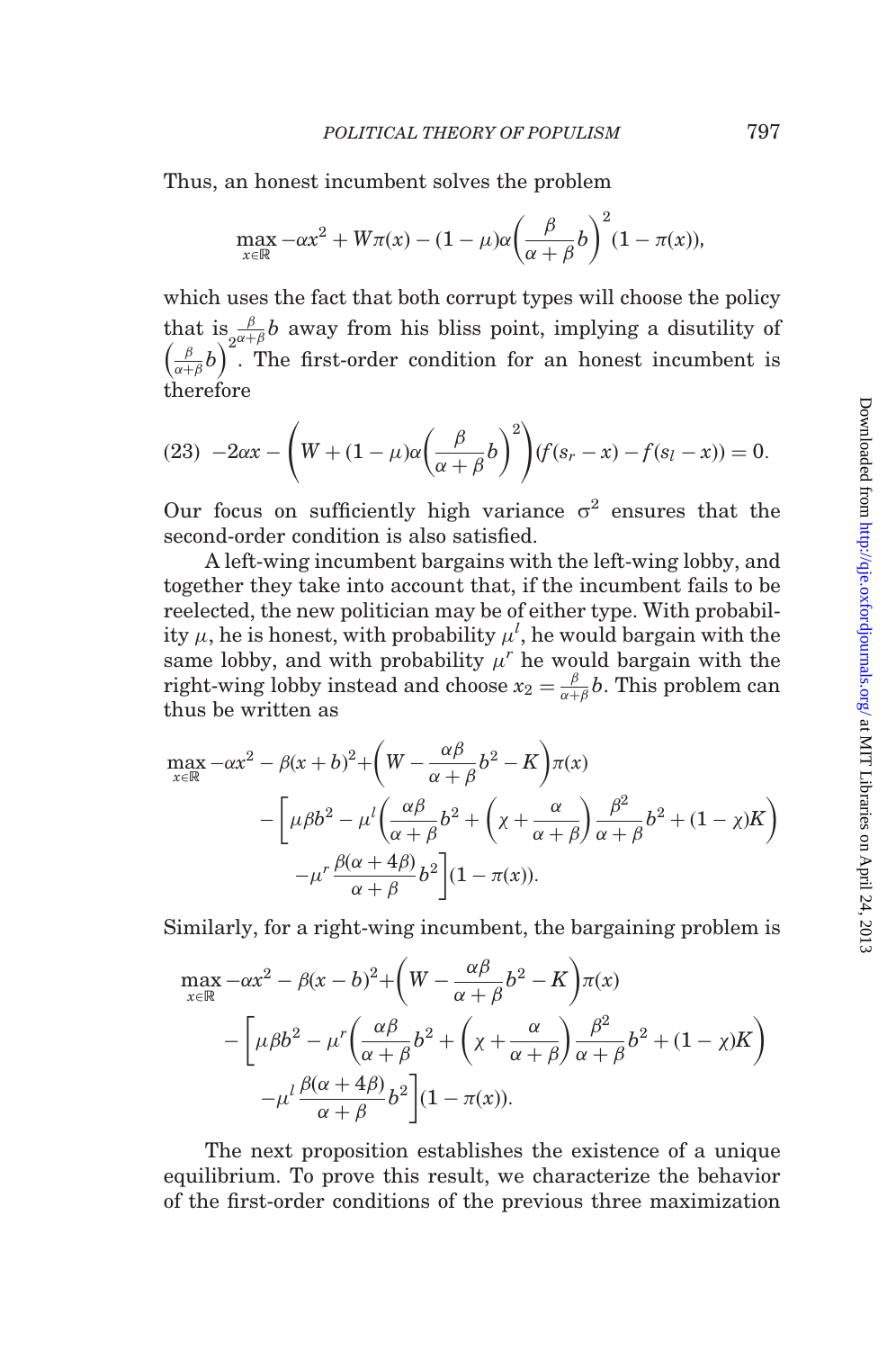problems and write the threshold signal values above  $s_l =$  $s_l(h, c^l, c^r)$  and  $s_r = s_r(h, c^l, c^r)$  as functions of policy choices of the three types of politicians. We then show that the equilibrium is determined by a mapping from the space of policies  $(h, c^l, c^r)$ into itself, and show that this mapping is (locally) a contraction. This then enables us to establish the following proposition.

PROPOSITION 9. Suppose that  $\sigma$  is sufficiently large. Then there exists a unique (perfect Bayesian) equilibrium in pure strategies. In this equilibrium, politicians choose their preferred policy in the second period. In the first period, the honest, corruptible by left-wing lobby and corruptible by right-wing lobby politicians choose policies  $h, c^l,$  and  $c^r$ , respectively, and we have  $c^l < h < c^r$ ,  $|h| < |c^l|$ , and  $|h| < |c^r|$  (i.e., an honest politician chooses a policy closer to the median voter's bliss point 0 than either of the corruptible politician types). The incumbent is reelected if the signal s is within a certain interval  $[s_l, s_r]$ .

Proof. See the [Online Appendix.](http://hwmaint.qje.oxfordjournals.org/lookup/suppl/doi:10.1093/qje/qjs077/-/DC1)

The next proposition characterizes a number of comparative statics results of the policy choices of the three types of politicians.

PROPOSITION 10. Suppose that  $\sigma$  is sufficiently large. Then:

- (1) If  $\mu^l = \mu^r$ , then honest politicians choose their bliss point  $h = 0$  in the first period, while both left- and right-wing corrupt types choose policies more moderate than they would without electoral concerns, that is, the  $\text{left-wing}\text{ \ \ } \text{politician \ \ \ chooses}\text{ } c^l\in \left(-\frac{\beta}{\alpha+\beta}b,0\right)$  $\left(-\frac{\beta}{\alpha+\beta}b,0\right)$  and the right-wing politician chooses  $c^r \in \left(0, \frac{\beta}{\alpha+\beta}b\right)$ . Moreover,  $\left\{\begin{array}{cc} \alpha+p & \lambda\\ 0 & \lambda \end{array}\right\}$  $|c^l| = |c^r|.$
- $(2)$  As W increases, the policy of honest politician h will move in the direction of the rarer type of lobby (i.e., will decrease if  $\mu^r > \mu^l$ , increase if  $\mu^l < \mu^r$ , and will stay equal to 0 if  $\mu^l = \mu^r$ ).
- (3) There exist  $\mu'$  and  $\mu''$  where  $0 < \mu' < \mu'' < 1 \mu$  and  $\mu' + \mu'' = 1 - \mu$  such that: (a) If  $\mu^l < \mu'$  (and thus  $\mu^r > \mu''$ , then an increase in W leads to lower  $c^l$  and  $c^r$ ; (b) if  $\mu^l > \mu''$  (and thus  $\mu^r < \mu'$ ), then an increase in W leads to higher  $c^l$  and  $c^r$ ; and (c) if  $\mu^l, \mu^r \in (\mu', \mu'')$ ,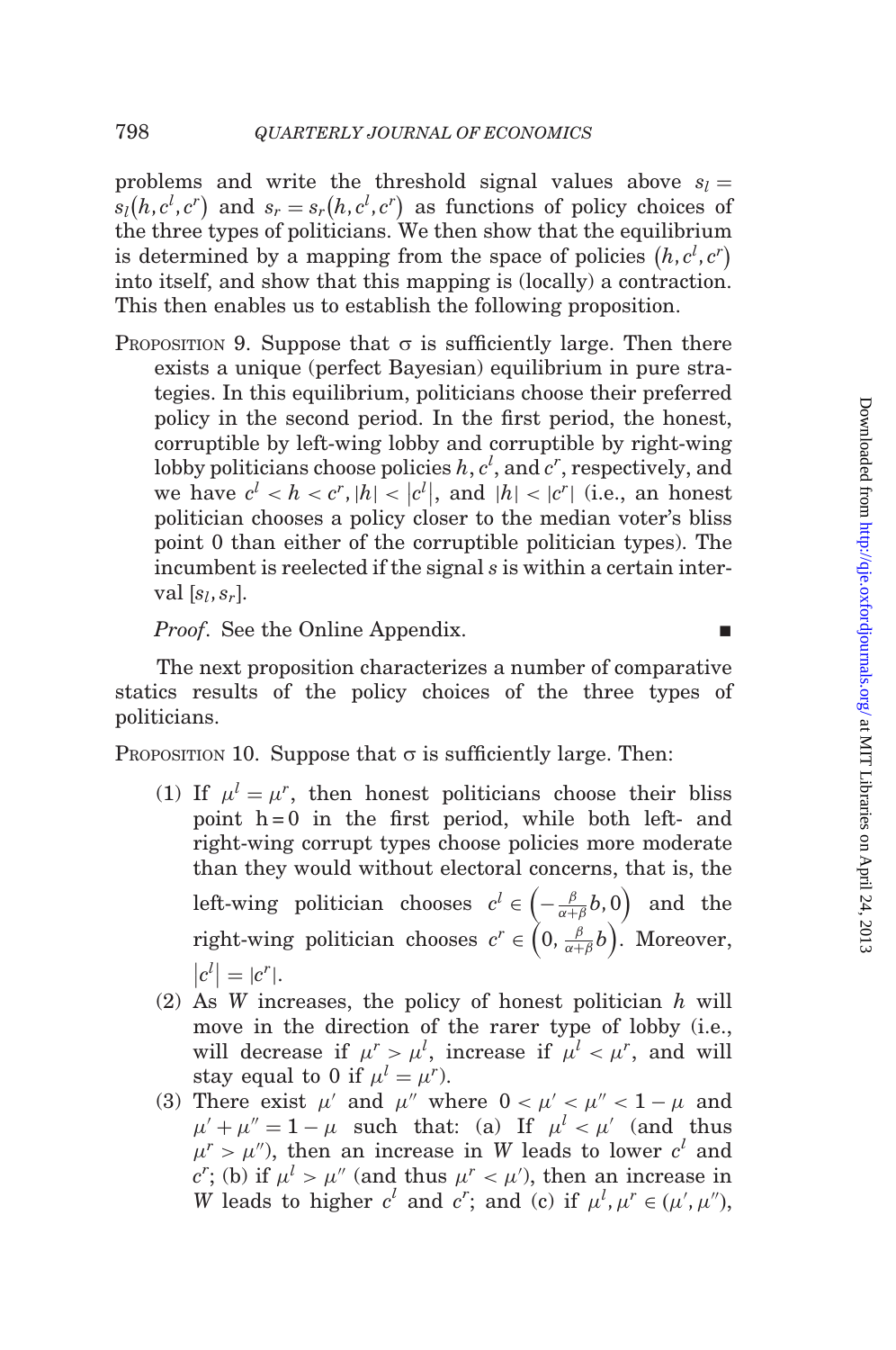then  $c<sup>l</sup>$  increases, and  $c<sup>r</sup>$  decreases as W increases (i.e., they move in the direction of 0).

## Proof. See the [Online Appendix.](http://hwmaint.qje.oxfordjournals.org/lookup/suppl/doi:10.1093/qje/qjs077/-/DC1)

This proposition establishes several important results. First, when their likelihoods are the same, the two types of corruptible politicians, together with their respective lobbies, choose symmetric policies and honest politicians choose their bliss point  $h = 0$ . Because both corruptible types would like to masquerade as honest, their policies are closer to the median's bliss point. Second, as one type of lobby becomes less likely, we approach the results from the baseline model. For example, if one lobby is rare, then increasing electoral concerns will make honest politicians move their policies in the direction of this lobby. The same is true for corruptible politicians and their lobbies, but only if one lobby is sufficiently rare. If the lobbies are not too asymmetric in their likelihood, then politicians are rewarded for moderate signals and thus moderate policies, and as a result both corruptible types move their policies in the direction of the median voter's bliss point, 0.

More broadly, these results imply that more extremist policies are more likely to emerge in asymmetric situations where the probability that the incumbent is one type of extremist is (significantly) higher than the probability that he is the other type. In such situations, honest politicians will attempt to signal their type by choosing policies with the opposite bias. If this asymmetry is very pronounced, the most extreme policies will be chosen by the rarer type of extremist (though these policies will also occur more rarely because these types are now rare). They also show how the results presented so far can be easily adapted to the analysis of right-wing populism (in situations where the population fears the takeover of democratic politics by left-wing groups).

## V.B. Asymmetric Priors

We have so far limited attention to environments where the prior that the incumbent politician is honest,  $\mu$ , is the same as the likelihood that a newly elected politician will be honest. In practice, these two probabilities may differ, for example because voters have received additional information about the incumbent. This information may come in the form of news, say, that the incumbent spends time with members of the lobby and/or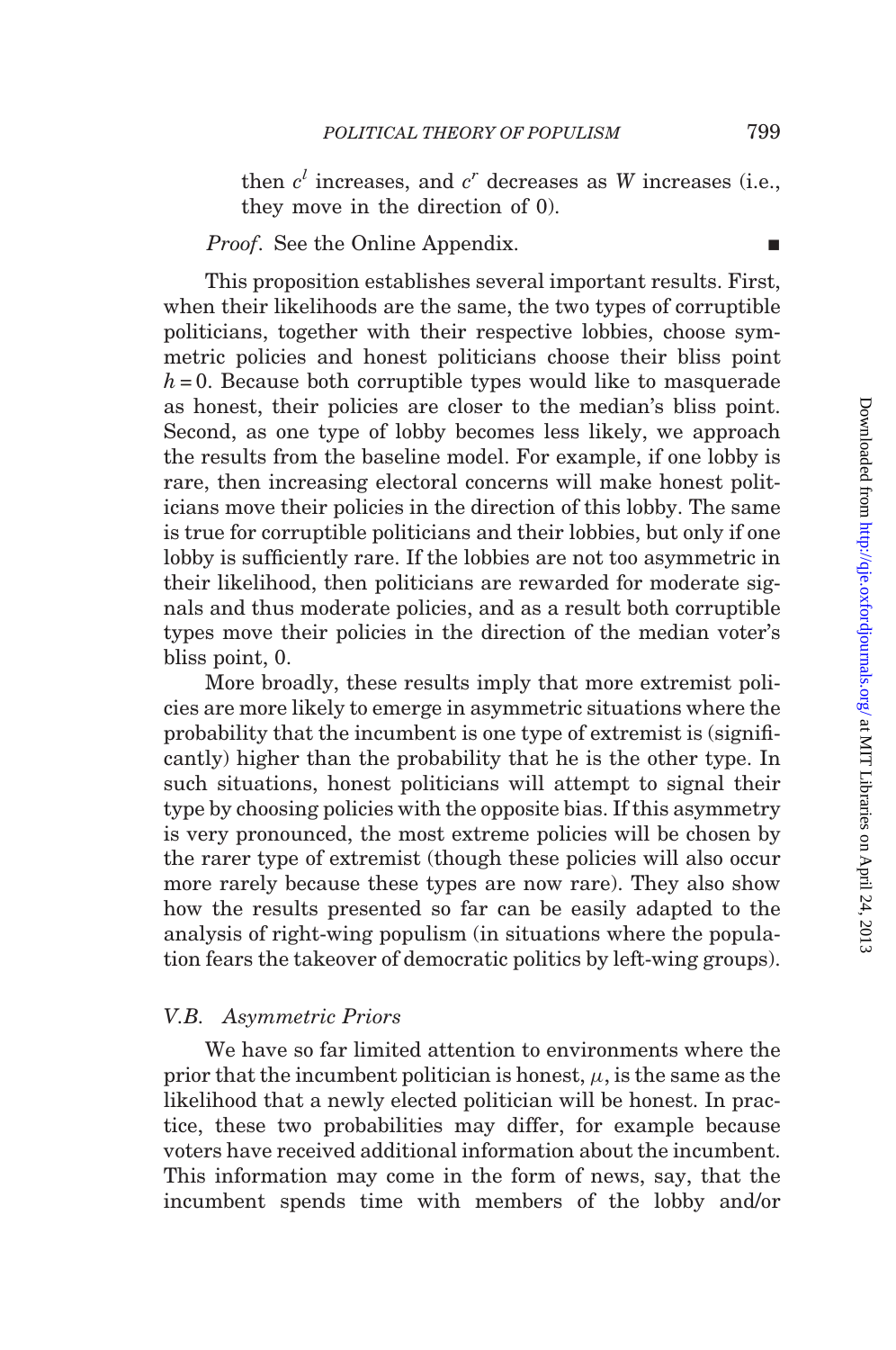enjoys a lavish lifestyle. It may also come in the form of some observable characteristics of the incumbent that are (or at least are believed to be) correlated with political preferences or corruptibility. For instance, a politician born into a rich or aristocratic family may be thought to have pro-lobby (right-wing) preferences, whereas one who spent a decade in jail for antigovernment protests may be viewed as less likely to be pro-lobby. We now investigate how such factors affect the likelihood of populist policies.

Let us denote the prior that the incumbent is moderate by  $\lambda$ . Once again, as  $h < c$ , we have that the incumbent will be reelected when

(24) 
$$
\frac{\lambda f(s-h)}{\lambda f(s-h) + (1-\lambda)f(s-c)} \ge \mu,
$$

or, equivalently when

(25) 
$$
\frac{f(s-h)}{f(s-c)} \ge \tilde{\eta} \equiv \frac{\mu}{(1-\mu)} / \frac{\lambda}{(1-\lambda)}.
$$

This is similar to the case of soft term limits, and as in that case, it implies that the populist bias of honest politicians is inverse U-shaped in the ratio  $\tilde{\eta}$ . The following proposition can then be established using a similar argument (proof omitted).

PROPOSITION 11. Suppose that  $\sigma$  is sufficiently high. Then there exists a unique (perfect Bayesian) equilibrium. In this equilibrium,  $h < 0$  and  $c < \frac{\beta}{\alpha + \beta} b$ . Moreover, there exists  $\lambda^* < \mu$ such that the populist bias of honest politicians,  $p = |h|$ , is increasing in  $\lambda$  if  $\lambda < \lambda^*$ , and it is decreasing in  $\lambda$  if  $\lambda > \lambda^*$ .

The results in this proposition are intuitive. If  $\lambda$  is either close to 0 or to 1, the populist bias tends to 0 because there is little uncertainty about the incumbent politician's type and consequently about his chances of reelection. This result also highlights that it is uncertainty about the incumbent's type that encourages populist policies, and as a result, populist bias is greatest when there is little additional information known about incumbents (beyond the prior that he is honest with probability  $\mu$ ).

Another important implication of Proposition 11 is that populist bias is greatest when the incumbent is believed to be somewhat less likely to be honest than average (i.e., at  $\lambda^* < \mu$ ). This is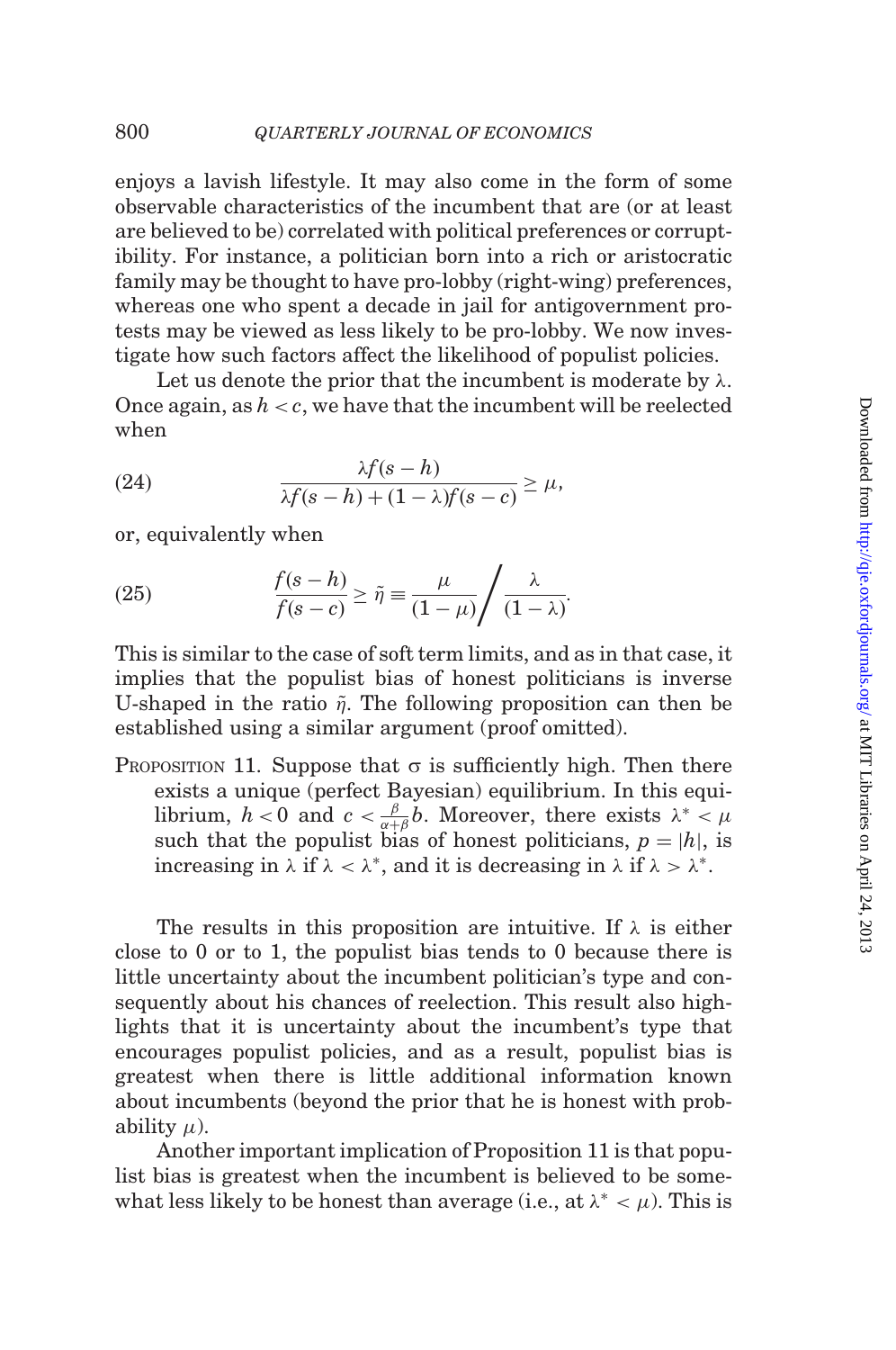also intuitive: A politician suspected of being corrupted by the right-wing lobby has more to gain by signaling that he is honest (particularly if his chances to get reelected are not too small).<sup>13</sup> This result also suggests that politicians potentially associated with the lobby (because of their family or educational background) may have particularly strong incentives to adopt populist policies. It further suggests that additional information about an incumbent may make him more or less likely to pursue populist policies. For example, if the prior about the incumbent is around  $\lambda^*$ , any additional information will reduce populist bias, whereas starting from a prior of  $\mu$ , any additional news suggesting that the incumbent politician has right-wing associations or views will at first increase populist bias.

## V.C. Discounting

We have so far suppressed discounting. Suppose now that politicians discount the future with discount factor  $\delta \in (0, 1]$ . It is straightforward to see that discounting by voters has no effect on the equilibrium and that all of our results hold for any  $\delta > 0$ . More interestingly, the next proposition shows that populism is increasing in  $\delta$ .

PROPOSITION 12. The populist biases of both honest and corruptible politicians,  $p=|h|$  and  $q=\left| c-\frac{\beta}{\alpha+\beta}b\right|$ , are increasing in  $\delta.$ 

Proof. See the [Online Appendix.](http://hwmaint.qje.oxfordjournals.org/lookup/suppl/doi:10.1093/qje/qjs077/-/DC1)

The intuition for this result is simple: Adopting populist policies is costly for both types of politicians but they are willing to do this to increase their chances of reelection. The more forward-looking they are (i.e., the less they discount the future) the more willing they will be to adopt populist policies. This result is also interesting in part because it shows that populism does not arise because voters or politicians are short-sighted or do not care about the future. On the contrary, it is politicians' concerns about future reelection that fuels populism.

<sup>13.</sup> The nonmonotonic relationship for populism in Proposition 11 is similar to the nonmonotonic relationship for pandering in [Canes-Wrone, Herron, and Shotts](#page-33-0) [\(2001\),](#page-33-0) even though the underlying models and key mechanisms differ.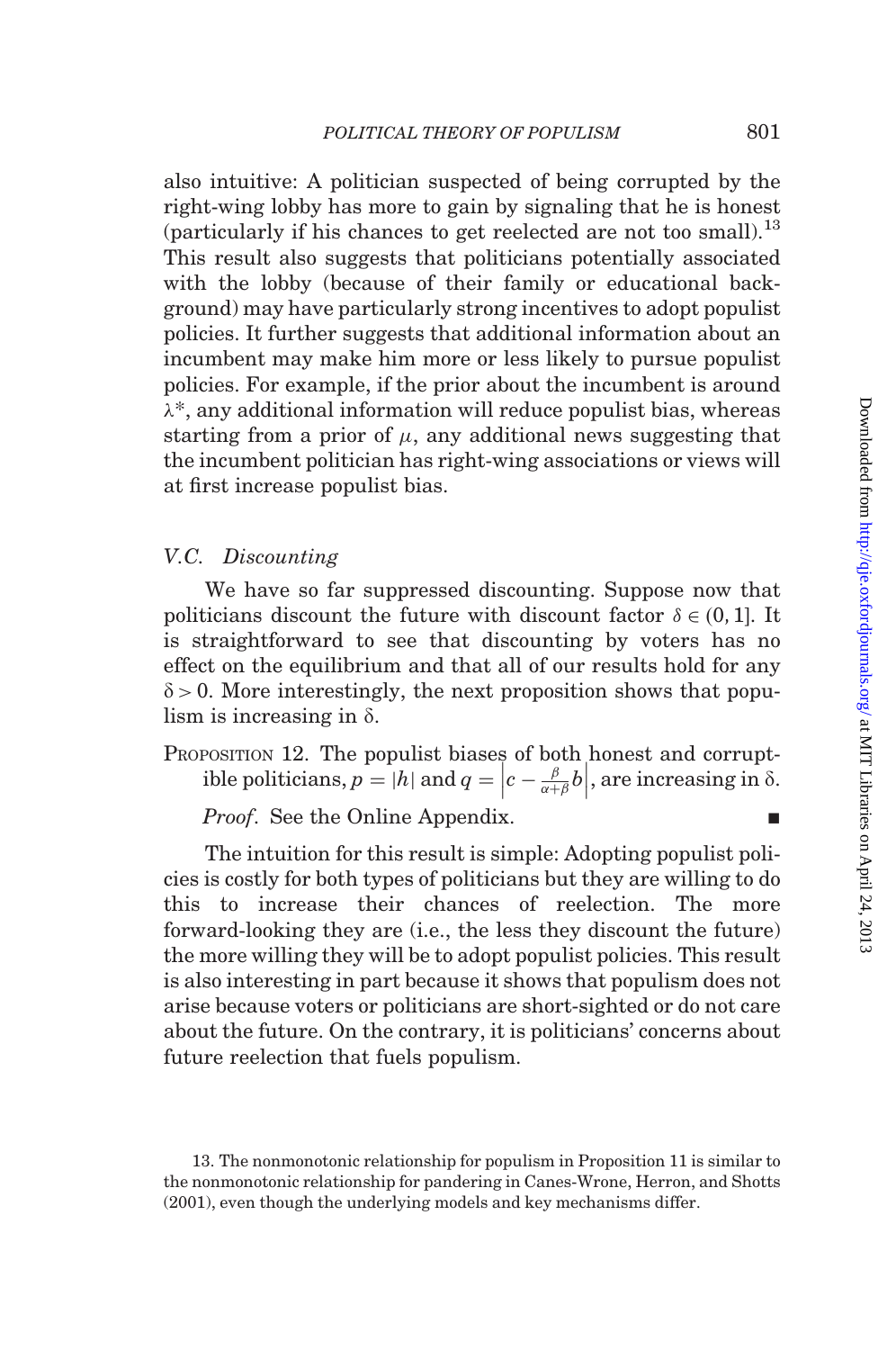## VI. Conclusion

In this article, we presented a simple theory of populist politics. Populism refers to (some) politicians adopting policies that are harmful to the rich elite but are not in the best interest of the poor majority either. Such policies, which may, at least on the surface, involve defending the rights of the poor against the elite, establishing redistributive programs, and leveling the playing field, are to the left of the bliss point of the median voter but still receive support from the median because they signal that the politician does not have a secret right-wing agenda and is not unduly influenced by the rich elite or lobbies representing their interests. The driving force of populist politics is the weakness of democratic institutions, which makes voters believe that politicians, despite their rhetoric, might have a right-wing agenda or may be corrupted by the rich lobby. Populist policies thus emerge as a way for politicians to signal that they will choose future policies in line with the interests of the median voter.

We show that honest politicians who are not influenced by the rich lobby will choose policies to the left of the median voter's preferences, and even politicians captured and bribed by the rich elite may end up choosing policies to the left of the median voter. This populist (leftist) bias of policy is greater when the value of remaining in office is higher for the politician; when there is greater polarization between the policy preferences of the median voter and the preferences of the rich elite; when the costs of bribery are lower; and when politicians are more forward-looking. Interestingly, the rich elite may be worse off than in a situation in which institutions are stronger and bribery is not possible (because the equilibrium populist bias of first period policies is more pronounced).

Our article and model have been partly motivated by Latin American politics, where populist policies and rhetoric as well as fears of politicians reneging on their redistributive agenda and being excessively influenced by rich and powerful lobbies have been common. Nevertheless, the ideas here can be applied to other contexts. Our analysis in Section V.A. shows that when voters are afraid of a secret left-wing agenda among some politicians, the equilibrium may lead to right-wing populist policies. Similarly, if bureaucrats are expected to show a bias in favor of a particular group or a particular type of policy, they may have incentives to be biased in the opposite direction to dispel these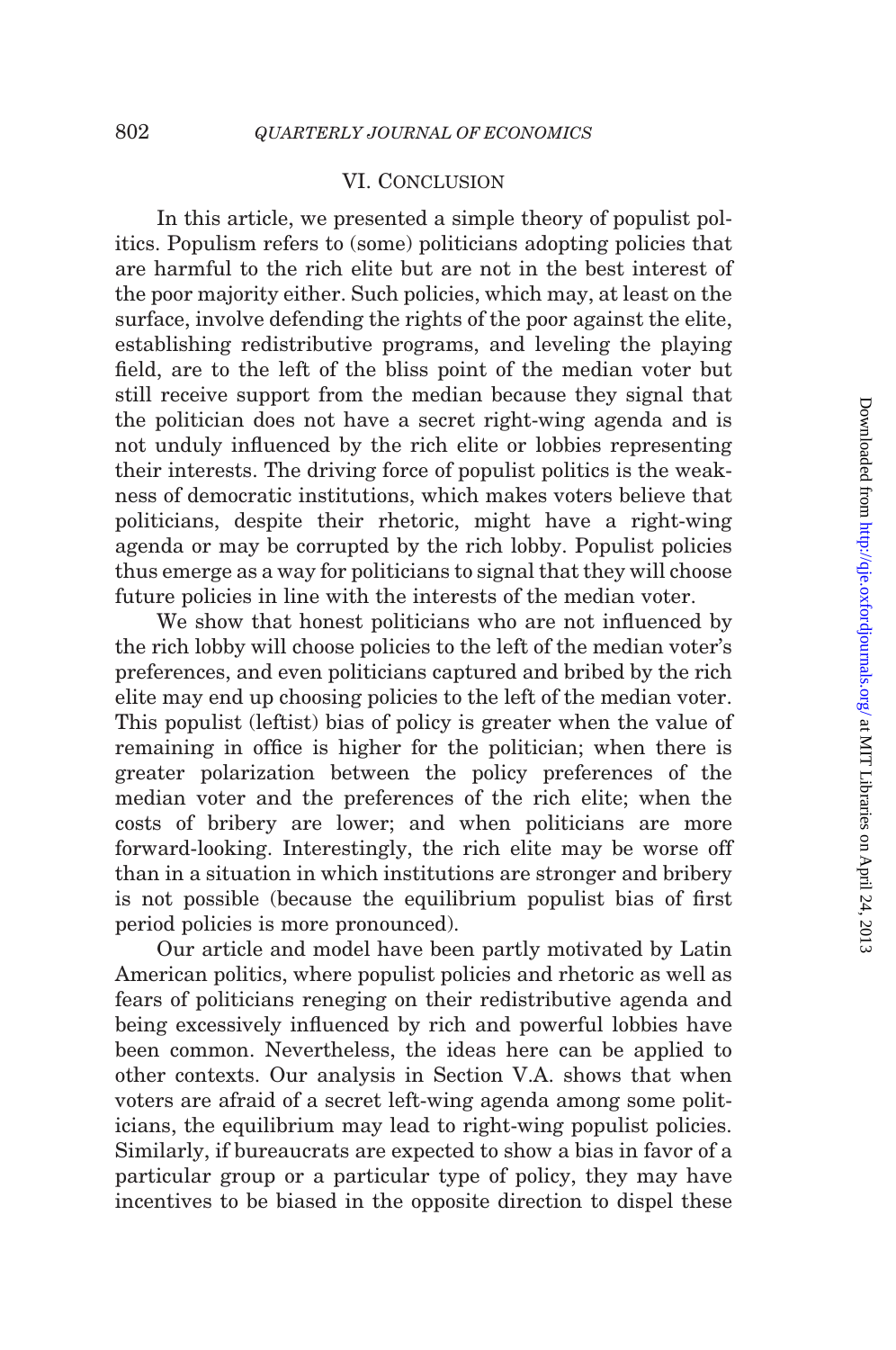<span id="page-32-0"></span>notions and guarantee good performance evaluation. Finally, our model has focused on a two-period economy to communicate the basic ideas in the clearest fashion. In a multiperiod setup, politicians may choose biased policies for several periods. Despite the tractability of our basic model, the infinite-horizon extension turns out to be challenging and is an open area for future research.

#### Supplementary Material

An [Online Appendix](http://hwmaint.qje.oxfordjournals.org/lookup/suppl/doi:10.1093/qje/qjs077/-/DC1) for this article can be found at QJE online [\(qje.oxfordjournals.org\)](http://qje.oxfordjournals.org).

Massachusetts Institute of Technology and Canadian Institute for Advanced Research Kellogg School of Management, Northwestern University NEW ECONOMIC SCHOOL

#### **REFERENCES**

- Acemoglu, Daron, Georgy Egorov, and Konstantin Sonin, ''Political Selection and Persistence of Bad Governments," Quarterly Journal of Economics, 125 (2010), 1511–1576.
- Acemoglu, Daron, and James Robinson, "Persistence of Lobbies, Power and<br>Institutions," American Economic Review, 98 (2008), 267–293.<br>Acemoglu, Daron, Davide Ticchi, and Andrea Vindigni, "Emergence and
- Persistence of Inefficient States," Journal of the European Economic
- Association, 9, no. 2 (2011), 177–208. Acemoglu, Daron, James A. Robinson, and Ragnar Torvik, ''Why Do Voters Dismantle Checks and Balances?" Review of Economic Studies (forthcoming).
- Alesina, Alberto ''The Political Economy of Macroeconomic Stabilization: Myths and Reality," In *Income Distribution and High-Quality Growth*, Tanzi, Vito, and Chu, Ke Young, eds. (Cambridge, MA: MIT Press, 1989). Alesina, Alberto, and Alex Cukierman, "The Politics of Ambiguity," *Quarterly*
- Journal of Economics, 105 (1990), 829–850.
- Alesina, Alberto, and Guido Tabellini, ''Bureaucrats or Politicians? Part I: A Single Policy Task,'' American Economic Review, 97 (2007), 169–179. Austen-Smith, David, and Jeffrey Banks ''Electoral Accountability and
- Incumbency,'' In Models of Strategic Choice in Politics, Ordeshook, Peter, ed. (Ann Arbor: University of Michigan Press, 1989).
- Banks, Jeffrey, ''A Model of Electoral Competition with Incomplete Information,'' Journal of Economic Theory, 50 (1990), 309–325.
- Bates, Robert, and Eliana La Ferrara, ''Political Competition in Weak States,'' Economics and Politics, 13 (2001), 159–184. Besley, Timothy, ''Political Selection,'' Journal of Economic Perspectives, 19
- $(2005)$ , 43–60.

———, ed. Principled Agents? (Oxford, UK: Oxford University Press, 2006). Besley, Timothy, and Stephen Coate, ''An Economic Model of Representative Democracy,'' Quarterly Journal of Economics, 112 (1997), 85–114.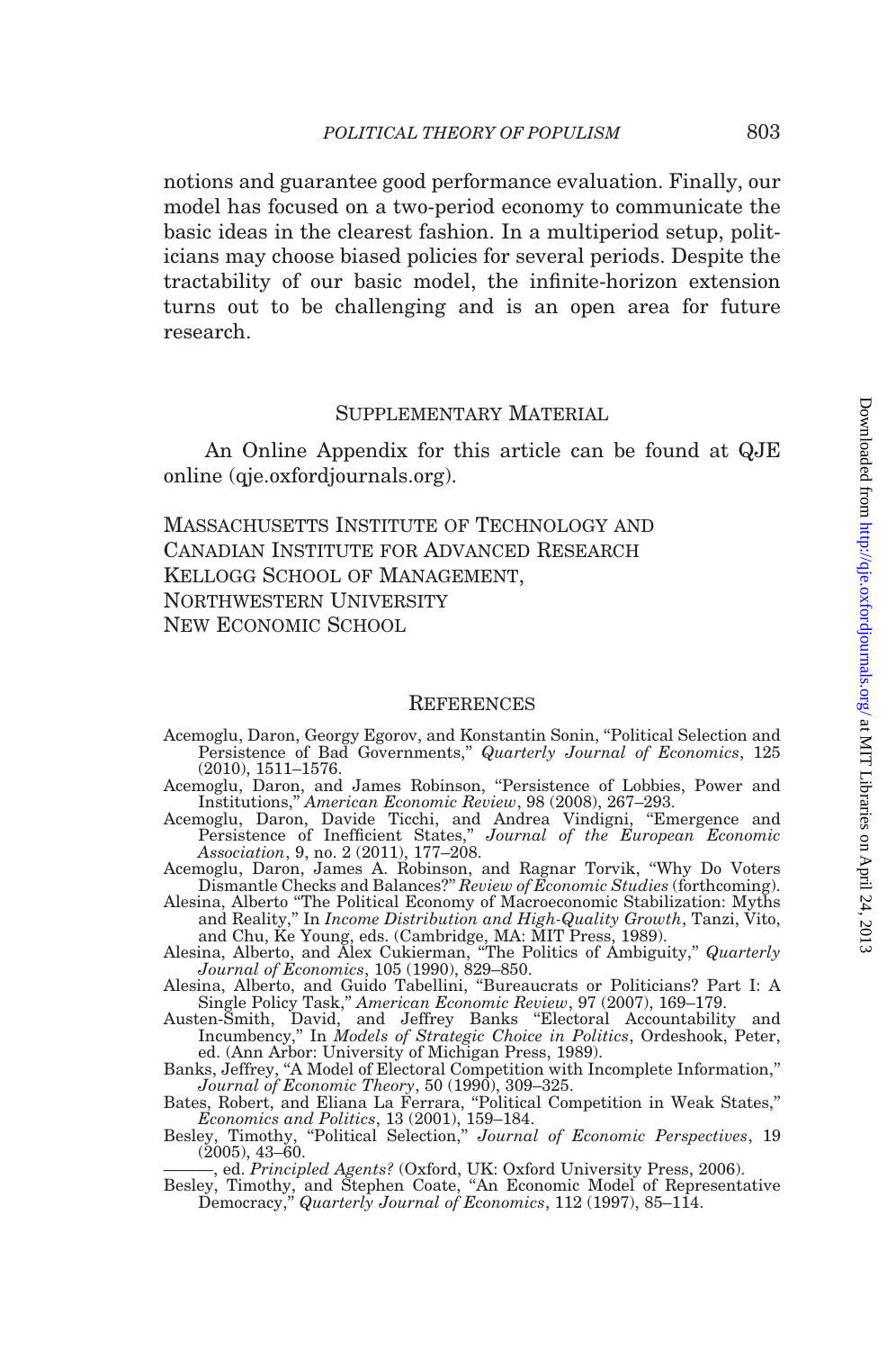<span id="page-33-0"></span>Binswanger, Johannes, and Jens Prufer, ''Imperfect Information, Democracy and

Populism,'' Tilburg University Discussion Paper No. 2009-10, 2009. Callander, Steven, and Simon Wilkie, ''Lies, Damned Lies, and Political

Campaigns," *Games and Economic Behavior*, 60 (2007), 262–286.<br>Calvert, Randall, "The Value of Biased Information. A Rational Model of Policy Advice,'' Journal of Politics, 47 (1985), 530–555.

- Canes-Wrone, Brandice, Michael Herron, and Kenneth Shotts, ''Leadership and Pandering: A Theory of Executive Policymaking,'' American Journal of Political Science, 45 (2001), 532–550.
- Caselli, Francesco, and Massimo Morelli, ''Bad Politicians,'' Journal of Public Economics, 88, nos. 3–4 (2004), 759–782.
- Di Tella, Rafael, and Robert MacCulloch, ''Why Doesn't Capital Inflow to Poor
- Countries," *Brookings Papers on Economic Activity*, 1 (2009), 285–321.<br>Diermeier, Daniel, Michael Keane, and Antonio Merlo, "A Political Economy Model of Congressional Careers,'' American Economic Review, 95, no. 1 (2005), 347–373.
- Dornbusch, Rudiger, and Sebastian Edwards, eds., The Macroeconomics of Populism in Latin America (Chicago: University of Chicago Press, 1991).
- Fox, Justin, "Government Transparency and Policymaking," Public Choice, 131 (2007), 23–44.
- Frisell, Lars, "A Theory of Self-Fulfilling Political Expectations," Journal of
- Public Economics, 93, nos. 5–6 (2009), 715–720.<br>Grossman, Gene M., and Elhanan Helpman, "Protection for Sale," American Economic Review, 84, no. 4 (1994), 833–850.

–, eds. Special Interest Politics (Cambridge, MA: MIT Press, 2001).

- Harrington, Joseph, "The Impact of Re-election Pressures on the Fulfillment of
- Campaign Promises,'' Games and Economic Behavior, 5 (1993), 71–97. Hawkins, Kirk, ''Populism in Venezuela: the Rise of Chavismo,'' Third World Quarterly, 24 (2003), 1137–1160.
- Heidhues, Paul, and Johan Lagerlof, ''Hiding Information in Electoral Competition,'' Games and Economic Behavior, 42, no. 1 (2003), 48–74.
- Hodler, Roland, Simon Loertscher, and Dominic Rohner, ''Inefficient Policies and Incumbency Advantage,'' Journal of Public Economics, 94, nos. 9–10 (2010), 761–767.
- Kartik, Navin, and Preston McAfee, ''Signaling Character in Electoral Competition,'' American Economic Review, 97 (2007), 852–870.
- Laslier, Jean-François, and Karine Straeten, "Electoral Competition under
- Imperfect Information,'' Economic Theory, 24, no. 2 (2004), 419–446. Lizzeri, Alessandro, and Nicola Persico, ''A Drawback of Electoral Competition,'' Journal of the European Economic Association, 3, no. 6 (2005), 1318–1348.
- Martinelli, Cesar, "Elections with Privately Informed Parties and Voters," Public Choice, 108 (2001), 147–167.
- Martinelli, Cesar, and Akihiko Matsui, ''Policy Reversals: Electoral Competition with Privately Informed Parties," Journal of Public Economic Theory, 4 (2002), 39–61.
- Maskin, Eric, and Jean Tirole, ''The Politician and the Judge: Accountability in Government,'' American Economic Review, 94, no. 4 (2004), 1034–1054.
- Mattozzi, Andrea, and Antonio Merlo, ''Mediocracy,'' CEPR Discussion Paper No. 6163, 2007.
- Messner, Matthias, and Mattias Polborn, "Paying Politicians," Journal of Public Economics, 88, no. 12 (2004), 2423–2445.
- Morris, Stephen, ''Political Correctness,'' Journal of Political Economy, 109, no. 2 (2001), 231–265.
- Norris, Pippa, ed., Radical Right: Voters and Parties in the Electoral Market (Cambridge, UK: Cambridge University Press, 2005).
- Osborne, Martin J., and Al Slivinski, ''A Model of Political Competition with Citizen Candidates," Quarterly Journal of Economics, 111 (1996), 65–96.<br>Padro i Miquel, Gerard, "The Control of Politicians in Divided Societies: The
- Politics of Fear,'' Review of Economic Studies, 74, no. 4 (2007), 1259–1274.
- Persson, Torsten, and Guido Tabellini, eds., Political Economics: Explaining Economic Policy (Cambridge, MA: MIT Press, 2000).